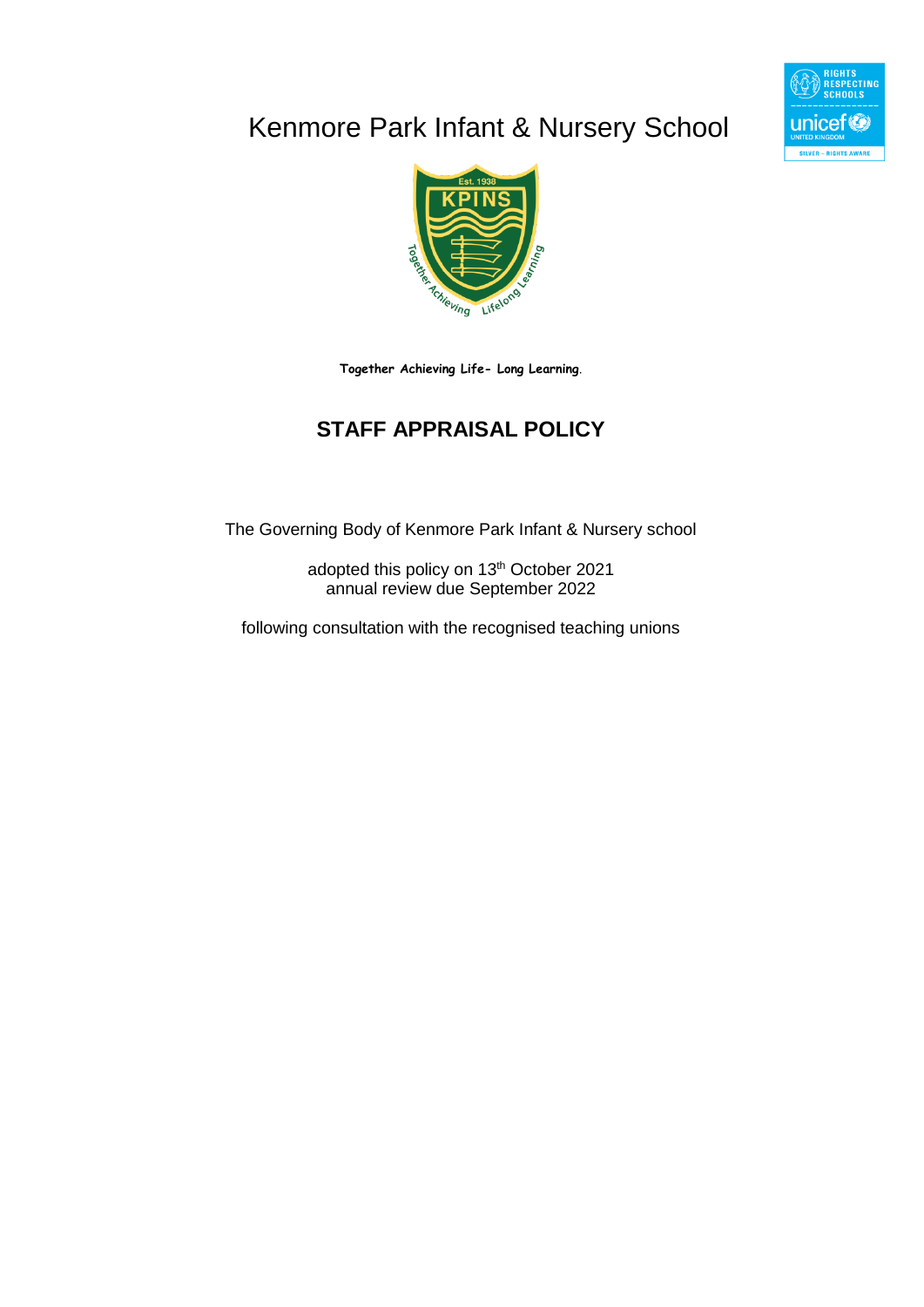| <b>CONTENTS</b><br><b>PAGE</b> |                                                                    |    |  |  |  |
|--------------------------------|--------------------------------------------------------------------|----|--|--|--|
|                                | <b>Introduction</b>                                                | 3  |  |  |  |
|                                | <b>Guiding principles</b>                                          | 4  |  |  |  |
|                                | <b>Purpose</b>                                                     | 4  |  |  |  |
|                                | <b>The Appraisal</b>                                               | 4  |  |  |  |
|                                | The Appraisal Period                                               | 4  |  |  |  |
|                                | The Appraisers                                                     | 5  |  |  |  |
|                                | Objective setting                                                  | 6  |  |  |  |
|                                | <b>Teachers' Standards</b>                                         | 7  |  |  |  |
|                                | Gathering the evidence                                             | 8  |  |  |  |
|                                | Reviewing Performance and the Annual Assessment                    | 9  |  |  |  |
|                                | <b>Continuing Professional Development</b>                         | 10 |  |  |  |
|                                | <b>Conflict of Interest</b>                                        | 10 |  |  |  |
|                                | Pay progression linked to performance                              | 11 |  |  |  |
|                                | Applications to be paid on the Upper Pay Range                     | 12 |  |  |  |
|                                | <b>Leading Practitioner posts</b>                                  | 12 |  |  |  |
|                                | Staff, especially teachers, experiencing difficulties              | 13 |  |  |  |
|                                | <b>Transition to capability</b>                                    | 13 |  |  |  |
|                                | <b>Capability Procedure</b>                                        | 14 |  |  |  |
|                                | <b>Formal Capability Meeting</b>                                   | 14 |  |  |  |
|                                | Monitoring and Review Period following a Formal Capability Meeting | 14 |  |  |  |
|                                | <b>Formal Review Meeting</b>                                       | 14 |  |  |  |
|                                | <b>Decision Meeting</b>                                            | 14 |  |  |  |
|                                | <b>Dismissal</b>                                                   | 15 |  |  |  |
|                                | Appeal                                                             | 15 |  |  |  |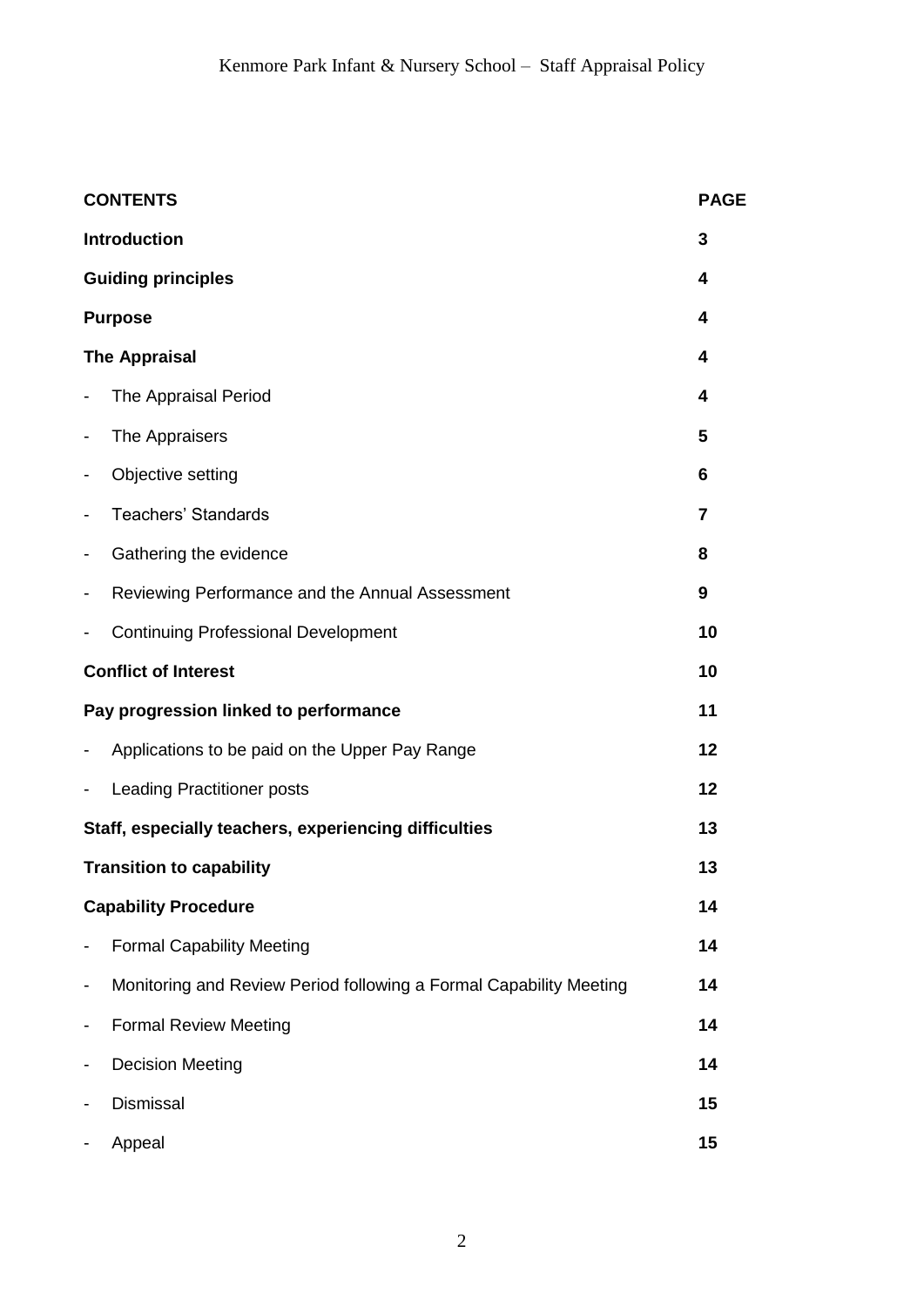# **Introduction**

Under statutory regulations, appraisal arrangements for all teachers in maintained schools in England changed from 1 September 2013.

The Education (School Teachers' Appraisal) (England) Regulations 2012, made under the Education Act 2002, came into force on 1 September 2012 and replace The Education (School Teacher Performance Management) (England) Regulations 2006; the new regulations can be found at [www.legislation.gov.uk/uksi/2012/115/pdfs/uksi\\_20120115\\_en.pdf](http://www.legislation.gov.uk/uksi/2012/115/pdfs/uksi_20120115_en.pdf) 

The new regulations will apply to any teacher employed for one school term or more, in a community, voluntary, foundation, community special or foundation special school or a maintained nursery school, whether employed by the governing body of that school or by the local authority to work in that school.

The new regulations place a legal obligation on qualifying schools to have an appraisals procedure in place for all teachers and a capability procedure in place for all staff.

The regulations do not apply to a teacher whilst that teacher is undergoing an induction period or whilst a teacher is the subject of a formal capability procedure.

Support staff are not covered by the regulations but it would be both prudent and practicable for the governing body to agree and the head teacher to implement the same or a broadly similar staff appraisal policy for non-teaching staff.

# **Guiding principles**

In its oversight of the appraisal system, the governing body is committed to ensuring consistency of treatment and fairness and to stay within the prevailing legal framework applicable to all employers; for example, the Equality Act 2010, the Employment Rights Act 1996, the Part-Time Workers Regulations 2000, the Fixed Term Employees Regulations 2002 and the Data Protection Act 1998.

The head teacher will moderate a sample of the planning statements to check that the agreed plans are consistently weighted between employees who have similar levels of responsibility and that the plans comply with the school's appraisal policy.

The appraisal process and the supporting documentation will be treated with strict confidentiality at all times. Only those who need access to such information will be granted access to enable them to discharge their responsibilities as directed by the school. The governing body will monitor the operation of the appraisal system and review it at appropriate intervals.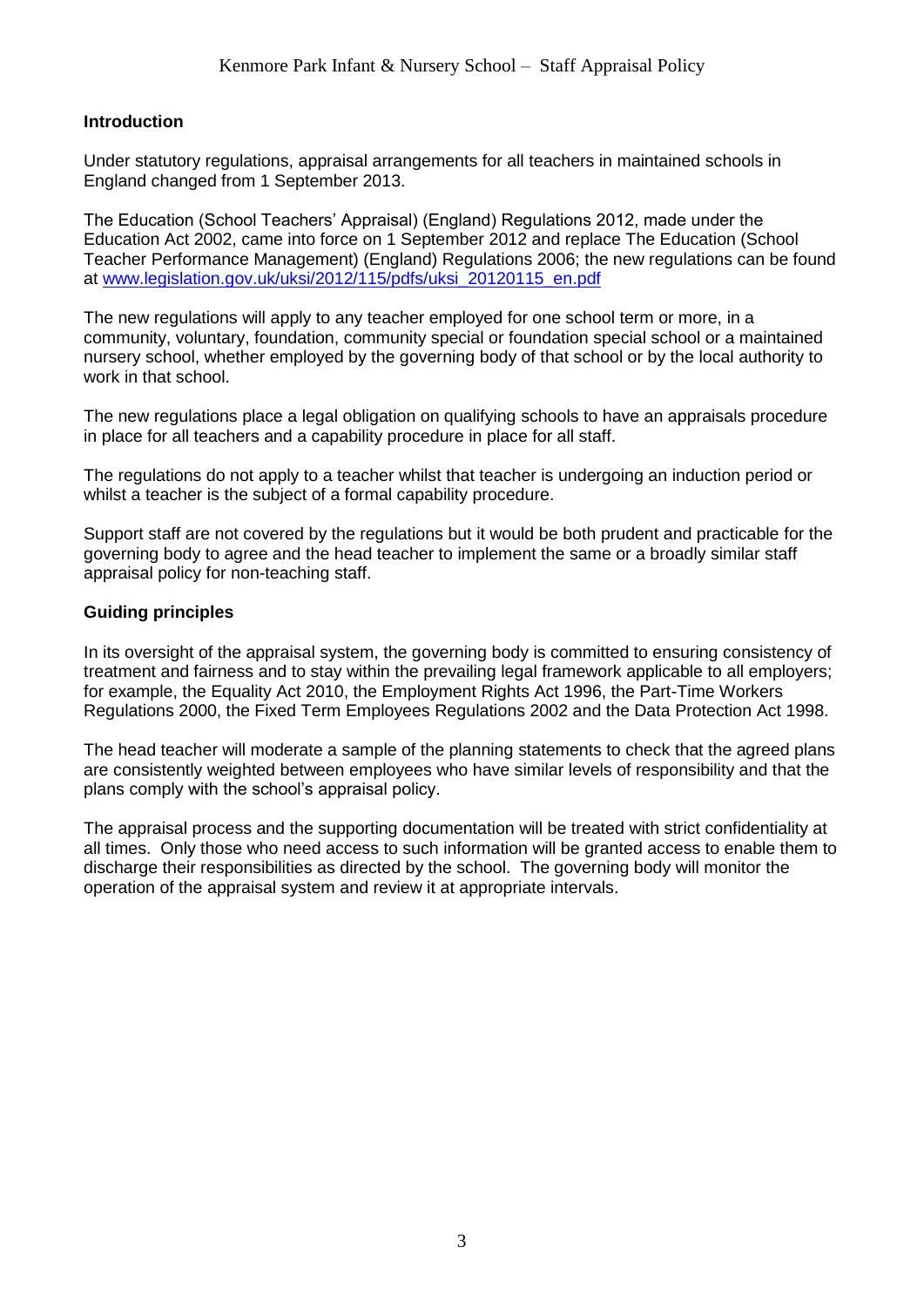# **Purpose**

This policy sets out the framework for a clear and consistent assessment of the overall performance of teachers and support staff and for supporting their development needs within the context of the school's improvement plan.

# **The Appraisal**

The governing body of a school must appraise the performance of a head teacher. In turn, the head teacher of a school is responsible for ensuring the review of the performance of every other teacher and member of support staff employed at the school.

Appraisal meetings should be held during normal working hours and should be scheduled for at least one hour or longer if necessary.

The purpose of the appraisal meeting is to review the employee's current job, their performance and their future plans. More specifically, the meeting will also be an opportunity to discuss how the employee can contribute to the wider work of the school and to agree and set a number (typically 3) of objectives (there is no minimum or maximum number of objectives however four are usually agreed for senior leaders and three for all other staff members). One objective is related to pupil progress, the second whole school development priorities for the year and the third is usually personal to the individual in terms of their professional development. Senior leaders have a fourth objective linked to their leadership role.

# **The Appraisal Period**

The appraisal period will be for 12 months and will begin on 1 September; it must be completed by 31 October for teachers and for support staff and by 31 December for head teachers. The cycle will begin with a Planning Meeting and will end with a Review Meeting. Mid-year review meetings will be held during the second half of the spring term.

Where a teacher starts their employment or transfers to a new post within the school part way through a performance management cycle, the head teacher, or in the case where the employee is the head teacher, the governing body, shall determine appraisal arrangements for the remainder of the appraisal period, with a view to bringing their cycle into line with the cycle for other teachers and staff as soon as possible.

Where a teacher is employed on a fixed term contract for a period less than 12 months, the length of the appraisal period will be determined by the duration of the contract.

# **The Appraisers**

All appraisers, including allocated members of the governing body, should be provided with appropriate training.

# *For the head teacher*

The governing body is the appraiser for the head teacher, and to discharge this particular responsibility on its behalf, will appoint (typically) 3 governors. Head Teachers can raise an objection to the chair of governors, in writing and with good reason, outlining why an appointed governor should be excluded from the appraisal process.

The governing body of a school must appoint an external adviser for the purposes of providing it with advice and support in relation to the appraisal of the head teacher. The qualifications and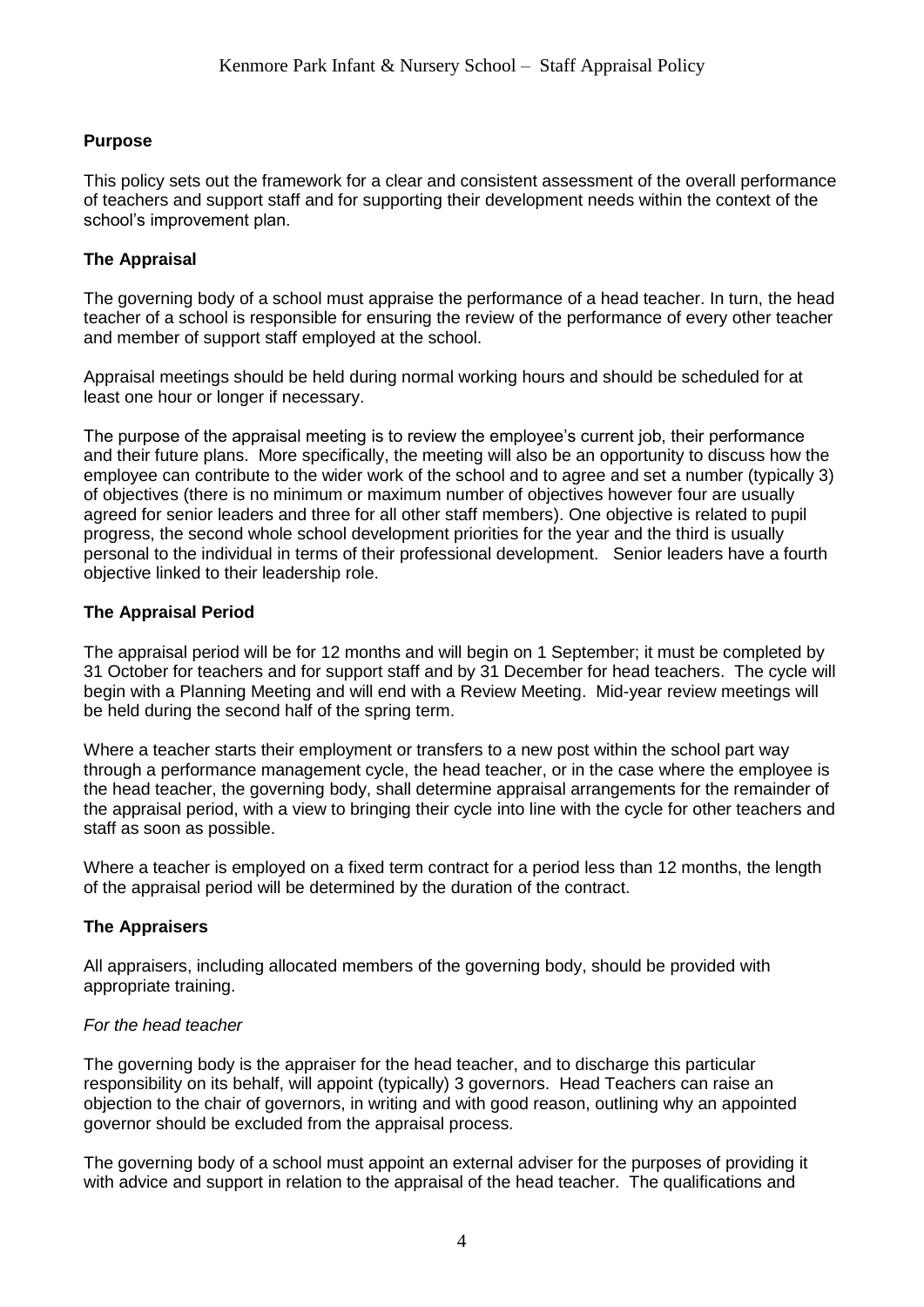experience required of an external adviser are not set by regulation. It is for the governing body to decide who they wish to use as an external adviser, ideally with the agreement of the head teacher.

The external adviser is not responsible for determining a recommendation to the Pay Committee on whether an increment should be paid to the head teacher, following the review; this is a matter for the governor's panel alone. However, governors can ask for advice and should take account of any advice offered.

# *For all other employees*

The head teacher is responsible for the appraisal of all other employees but may delegate this responsibility to others who will normally have line management responsibility for those they appraise.

Teaching staff should be able to object to the appointment of an appraiser, on professional grounds, in writing to the head teacher who will consider this and make a decision. Where the objections are rejected by the head teacher, the teacher should be advised in writing.

# **Objective setting**

The setting and agreement of objectives is fundamentally important to the effective operation of a performance management system that aims to link individual performance to pay progression. The job description can be a particularly useful place to begin the process of identifying relevant objectives for each individual job holder. However, the job description is just one 'reference document' that can be helpful context to the process of setting and agreeing objectives. Other useful 'reference documents' may include the school improvement plan, the school's business plan, the Ofsted School Inspection Report and the Teachers' Standards.

In addition, it may be prudent to allow for some flexibility in the setting and agreement of objectives to enable objectives to be set and agreed around issues that are emerging for the school and that require some dedicated attention that is best articulated as one or as a set of objectives. On the grounds that emerging issues are unlikely to be known at the outset of an appraisal period, objectives may need to be adjusted throughout the appraisal period so that they remain relevant to the performance of the individual and to the priorities of the school. This is considered to be perfectly standard practice; the ideal outcome for all parties is that the overall weight of objectives is broadly or proportionately the same at the conclusion of any subsequent 'objectives' discussion.

Objectives should be CSMART

- $C =$  Challenging
- $S =$  Specific
- $M =$ Measurable
- $A =$  Achievable
- $R =$ Relevant
- $T =$ Timed

Objectives should also be fair and equitable when judged across employees with similar roles and responsibilities. However, appraisal objectives will normally become more challenging as a teacher progresses up the main pay scale.

The governing body of a school must, before, or as soon as practicable after, the start of each appraisal period, in relation to a head teacher, inform the head teacher of the standards against which their performance will be assessed and set objectives for the Head teacher for the appraisal period.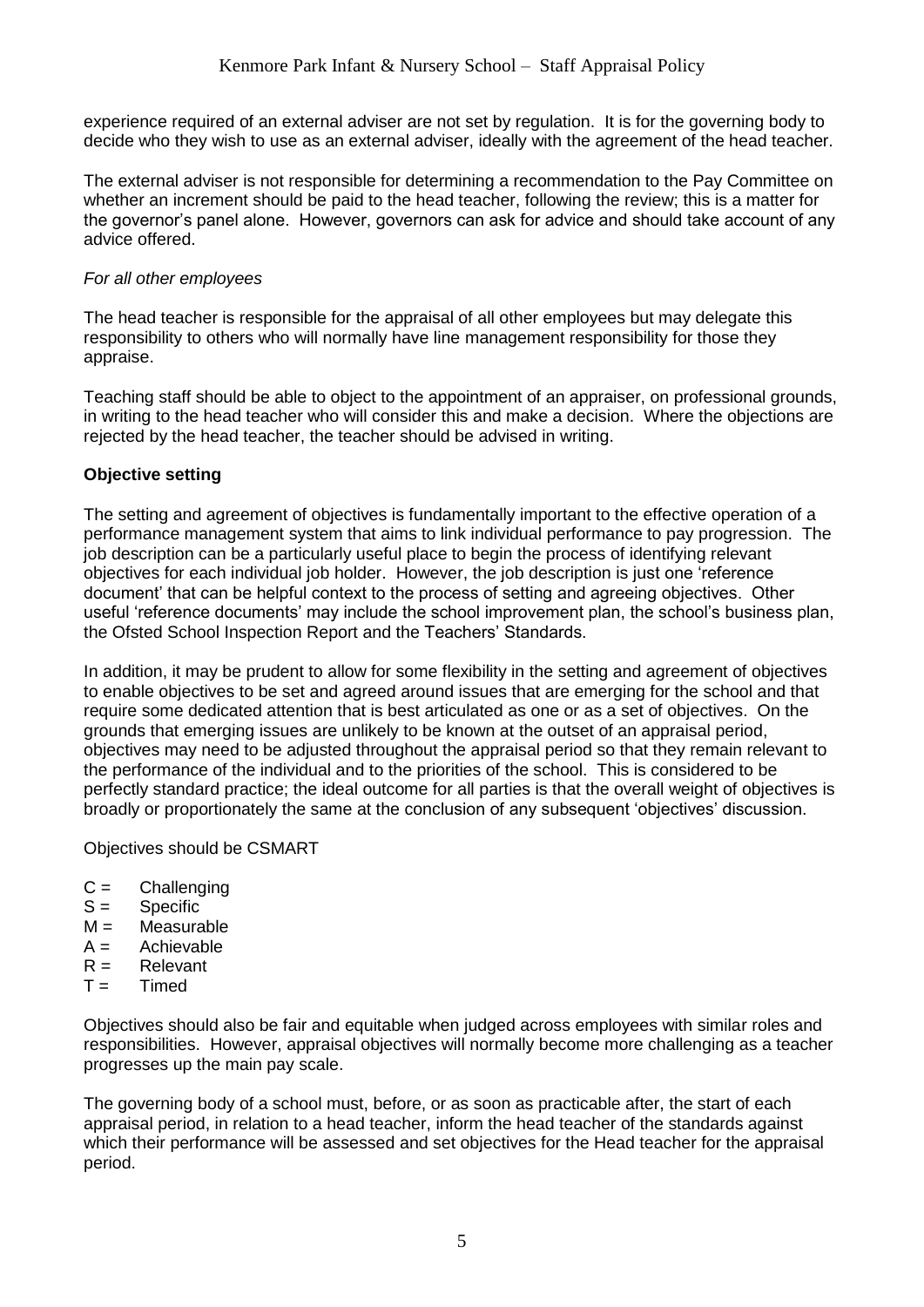The head teacher of a school must, before, or as soon as practicable after, the start of each appraisal period, in relation to every teacher employed at that school, inform the teacher of the standards against which their performance will be assessed and set objectives for the teacher for the appraisal period. Head teachers may delegate this responsibility to the line manager cohort.

The objectives must be set such that they will contribute to the improvement of a school's educational provision and performance and appraisers will therefore be expected to align individual objectives with the school's priorities.

Every effort should be made to achieve agreement on the head teacher's objectives; only in the last resort, should targets be imposed on the head teacher. Similarly, all appraisers and appraisees should look to agree objectives; where agreement cannot be reached, the appraiser will make the final determination.

Objectives should focus on the priorities for the school or individual for the duration of the appraisal cycle. Normally, staff should expect to have no more than (typically) 3 objectives but there is no actual minimum or maximum number.

Objectives will be set out in a planning statement, along with details of any training and support which have been agreed. The planning statement should also specify the evidence that will be collected to support the review of performance including details of the arrangements for task or classroom observation, where relevant.

Objectives may be revised if circumstances change.

# **Teachers' Standards**

Under the appraisal arrangements that take effect from 1 September 2013, the performance of all teachers, regardless of their career stage, will be assessed against the Teachers' Standards. The standards define the minimum level of practice expected of trainees and teachers from the point of being awarded QTS.

The standards against which performance must be assessed in respect of a teacher are the set of standards articulated in the Teachers' Standards document and any other set of standards relating to teachers' performance published by the secretary of state as the governing body or head teacher determine as being applicable.

In order to meet the Teachers' Standards, a teacher will need to demonstrate that their practice is consistent with the definitions set out in Part 1 (Teaching) and Part 2 (Personal & Professional Conduct).

# *Applying the Teachers' Standards*

Teachers make the education of their pupils their first concern and are accountable for achieving the highest possible standards in their work and their conduct. Teachers act with honesty and integrity, have strong subject knowledge and are self-critical. They forge positive professional relationships with those around them and work with parents in the best interests of their pupils.

# *Teachers*

The Teachers' Standards effectively set out a 'code' of good teaching practice and professional conduct and as such, it would seem to be perfectly reasonable for schools to expect all teaching staff to meet the expectations set out in the Standards document. Teachers should therefore be evaluated against all the elements set out in the Teachers' Standards and it is for schools to put appropriate arrangements in place to achieve a fair and equitable process of evaluation.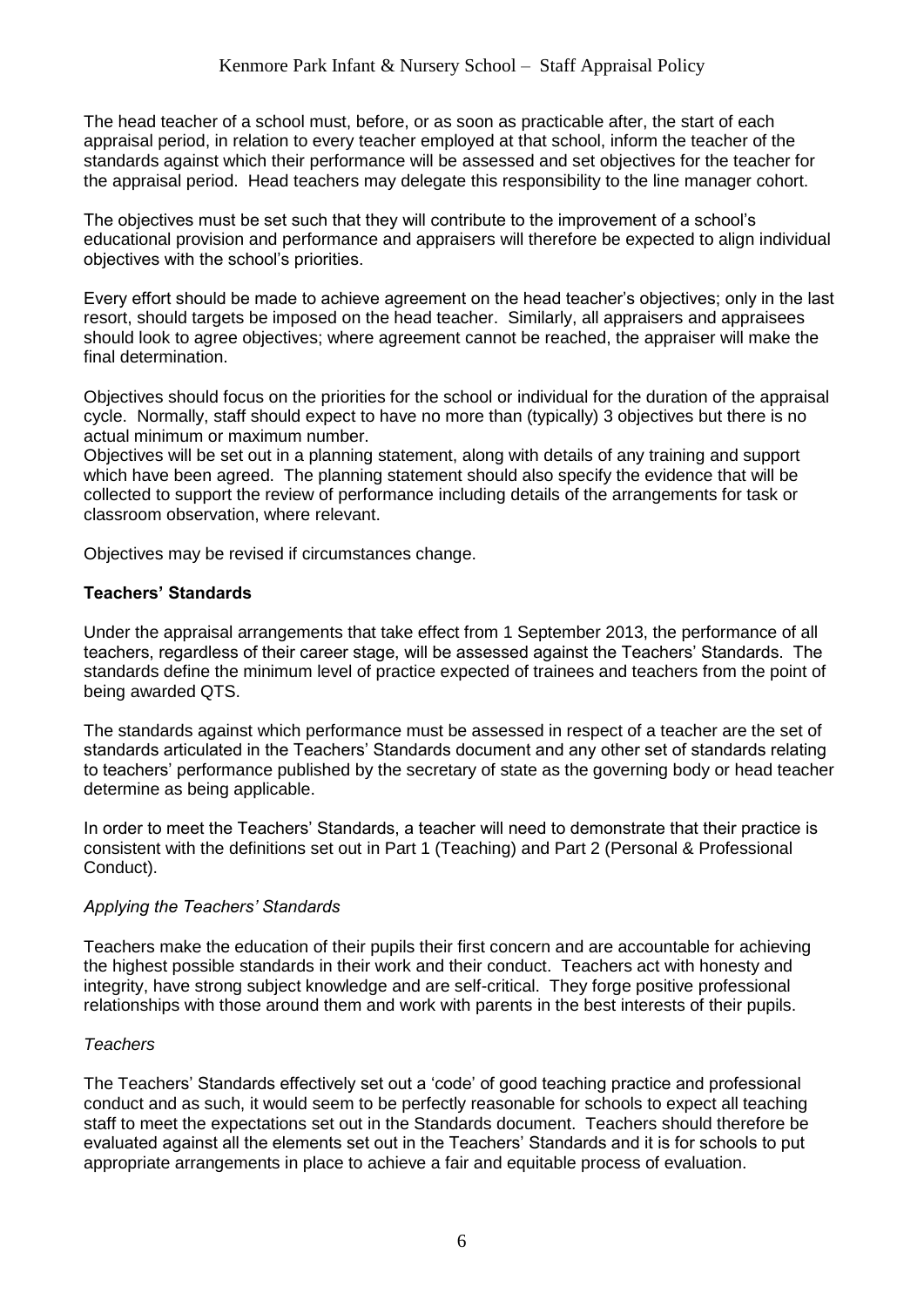# *Head teachers*

Teachers' Standards may be applied to Head Teachers as well as to all other teachers. However, on the grounds that only a proportion of Head Teachers spend part of their scheduled week teaching, governing bodies should exercise particularly careful judgement when assessing Head Teachers against the Teachers' Standards. Support from the External Adviser will be important in this respect.

A full version of the Teachers' Standards can be found at <http://media.education.gov.uk/assets/files/pdf/t/teachers%20standards%20information.pdf>

Use of the standards in Academies and Free Schools will depend on the arrangements of those schools. Independent schools are not required to use the standards but may do so if they wish.

# **Gathering the evidence**

As part of the overall appraisal process, it will be critically important for all members of staff who are subject to the school's staff appraisal policy to be clear about the evidence that will be required by their appraiser to enable the appraiser to assess their performance and make a substantiated and evidence-based pay recommendation to the 'decision maker'.

Judgements relating to performance should be supported by evidence, agreed at the beginning of the performance cycle. Evidence should show and demonstrate a contribution towards:

- an increasing positive impact in pupil progress;
- an increasing impact on wider outcomes for pupils;
- improvement in specific elements of practice, e.g. lesson planning;
- an increasing contribution to the work at the school;
- an increasing impact on the effectiveness of staff.

The evidence gathered by a member of staff will largely be determined by the nature and scope of the agreed objectives and / or the Teachers' Standards. Examples of evidence may include:

- classroom observations
- task observations
- reviews of assessment results
- reviews of lesson planning records
- internal tracking
- moderation within and across schools
- pupils' Voice
- parents' Voice
- head teachers' walkabouts
- evidence supporting progress against Teachers' Standards

Any classroom or task observations will be carried out in accordance with the schools 'classroom and task observation protocol'. Classroom observation will be carried out by qualified teachers. At least 5 working day's notice of the date and time of the observation will be given and verbal feedback provided by the end of the next school day in a suitable private environment. Written feedback will be provided within 5 working days. The appraisee has the right to append written comments to the feedback document.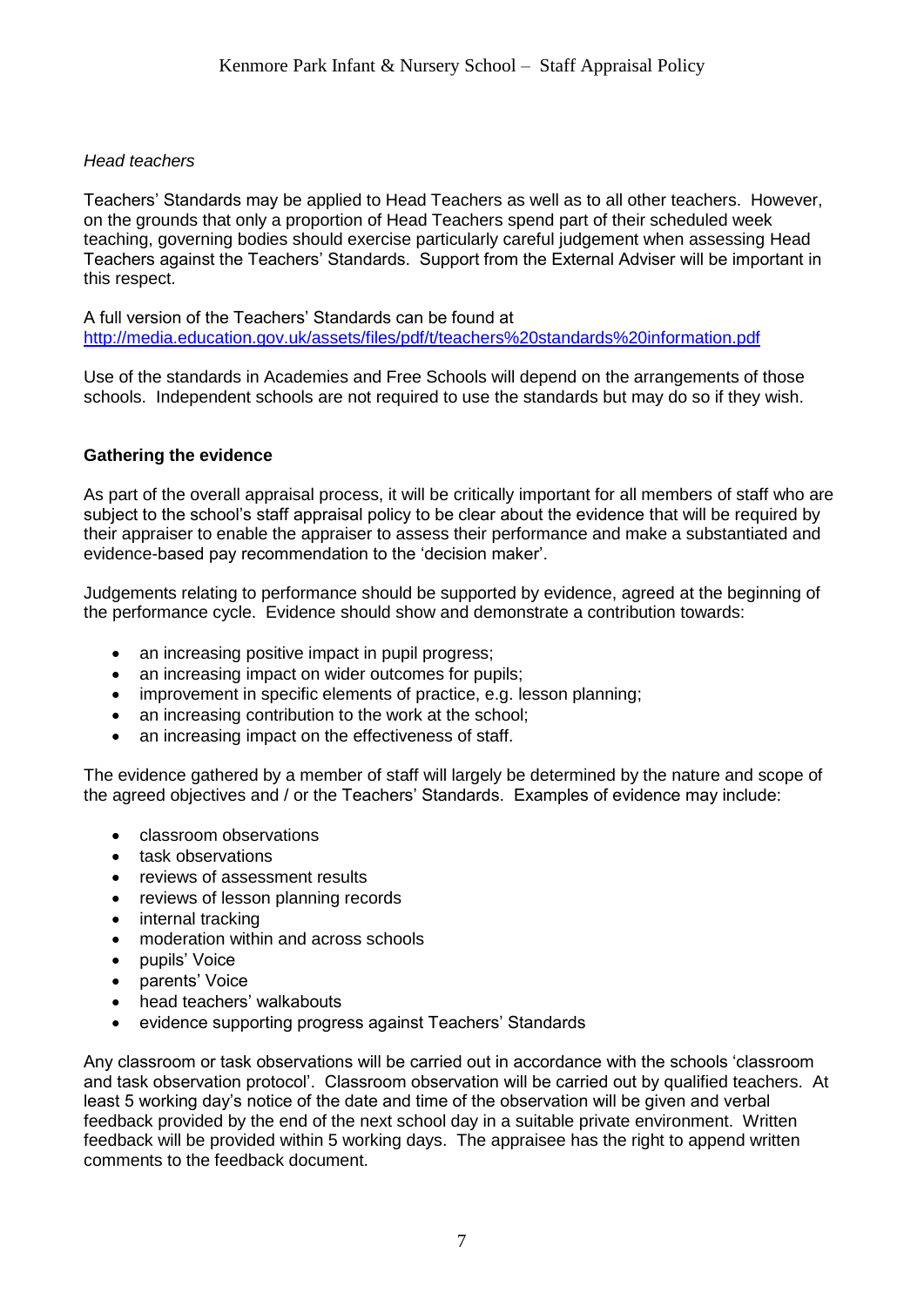For appraisal purposes, the governing body is committed to ensuring that classroom and task observation is developmental and supportive and that those involved in the process will:

- carry out the role with professionalism, integrity and courtesy;
- evaluate objectively:
- report accurately and fairly; and
- respect the confidentiality of the information gained.

The arrangements for classroom / task observation will be stated in the appraisal planning statement and will include the amount of observation, specify its primary purpose, any particular aspects of the employee's performance which will be assessed, the duration of the observation, when, during the appraisal cycle, the observation is likely to take place and who is likely to conduct the observation.

Where evidence emerges about the appraisee's performance, which gives rise to concern during the cycle, additional observations may be arranged during the cycle.

The 3 hours statutory limit on classroom observations for appraisal has been removed; the government believes that head teachers and other appraisers should be free to decide how much observation is necessary for them to form an accurate assessment of a teacher's performance. However, a head teacher may determine that it is necessary to collect additional evidence to help inform the evaluation of teaching standards and school improvement strategies. This additional evidence may include walkabouts, task observation, reviews of assessment results and lesson planning records. It may not be practicable to provide advance notice of these additional monitoring activities.

As part of their overall inspection framework, Ofsted wishes to see evidence in schools that the appraisal procedure is used effectively and enables school improvement; if appraisal evidence is not available, this is likely to impact negatively on the Ofsted Inspection Grade for Leadership and Management. It is therefore prudent for schools to generate and retain as much reasonable 'appraisal system' evidence as practicably possible.

#### **Reviewing Performance and the Annual Assessment**

At the end of the cycle, assessment of performance will be on the basis agreed at the beginning of the cycle.

In determining an appraisal, the governing body or head teacher must assess the performance in the appraisal period, apply the relevant 'Standards', assess performance against the agreed objectives and assess the professional development needs and identify any action that should be taken and, finally, include a recommendation relating to pay.

It will be for individual schools to establish their own arrangements for determining the overall evaluation and rating of individual performance. Many schools may wish to continue to use their existing arrangements for evaluating and rating individual performance, applying the Teachers' Standards where appropriate. In their School Inspection Handbook, Ofsted also provide some useful 'grade descriptors' that schools may find helpful in determining the overall assessment of teachers' performance.

A written appraisal report must be provided at the conclusion of the appraisal process – by 31<sup>st</sup> October for teachers and support staff and by 31 December for head teachers; the report must record the overall performance assessment and pay recommendation.

Performance criteria should be successfully met to be assessed favourably. If agreement cannot be reached, especially on the outcomes of an appraisal meeting, the teacher may appeal to the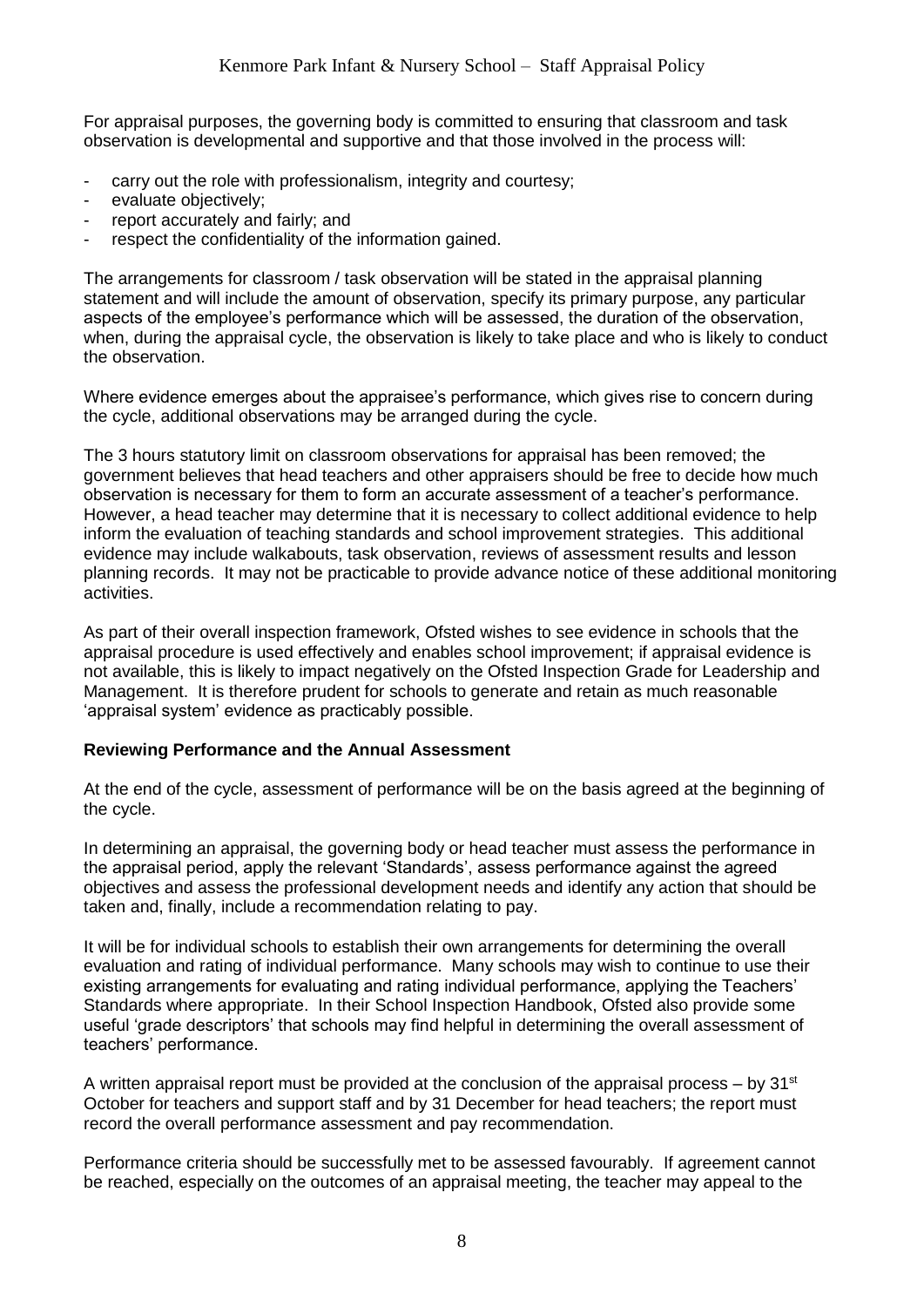head teacher or the head teacher may appeal to the chair of the governing body, whose decisions will be final.

The overall assessment of performance and its subsequent performance rating for individual members of staff will be subject to a process of moderation, arrangements for which will be put in place by the head teacher with the approval of the governing body.

The final version of the appraisal documentation will be placed on the employee's file and a copy of their CPD made available to the school's CPD Coordinator. The sharing of such information is governed by the data protection principles under the Data Protection Act 1998.

The governing body and head teacher will ensure that all written appraisal records are retained in a secure place for 6 years and then destroyed.

# **Continuing Professional Development**

The school's CPD programme will be informed by the training and development needs identified through the appraisal procedure. The governing body will ensure in the budget planning, that, as far as possible, appropriate resources will be made available for any agreed training, support and continuing professional development.

Support to meet individual or collective development needs should be provided within the context of the school's improvement plan.

# **Conflict of Interest**

In any circumstances where an individual believes that their participation in any part of the appraisal process amounts or may amount to a 'conflict of interest' they should declare this to their appraiser and / or absent themselves from any part of the appraisal process where they believe that a 'conflict of interest' would or is likely to prevail.

# **Pay progression linked to performance**

The governing body must consider annually whether or not to increase the salary of teachers who have completed a year of employment since the previous annual pay determination and, if so, to what salary within the relevant pay ranges.

All pay recommendations should be clearly attributable to the performance of an employee.

The relevant body must decide how pay progression will be determined, subject to the following:

- a. The decision, whether or not to award pay progression, must be related to a teacher's performance.
- b. A pay recommendation must be made in writing as part of a teacher's annual appraisal report.
- c. Where a teacher is not subject to either the 2012 or the 2011 regulations, the relevant body must determine through what process the teacher's performance will be assessed and a pay recommendation made for the purposes of making its decision on pay.
- d. Continued good performance, as defined by an individual school's pay policy, should give a classroom or an unqualified teacher an expectation of progression to the top of their respective pay ranges.
- e. A decision may be made not to award pay progression, whether or not the teacher is subject to capability proceedings.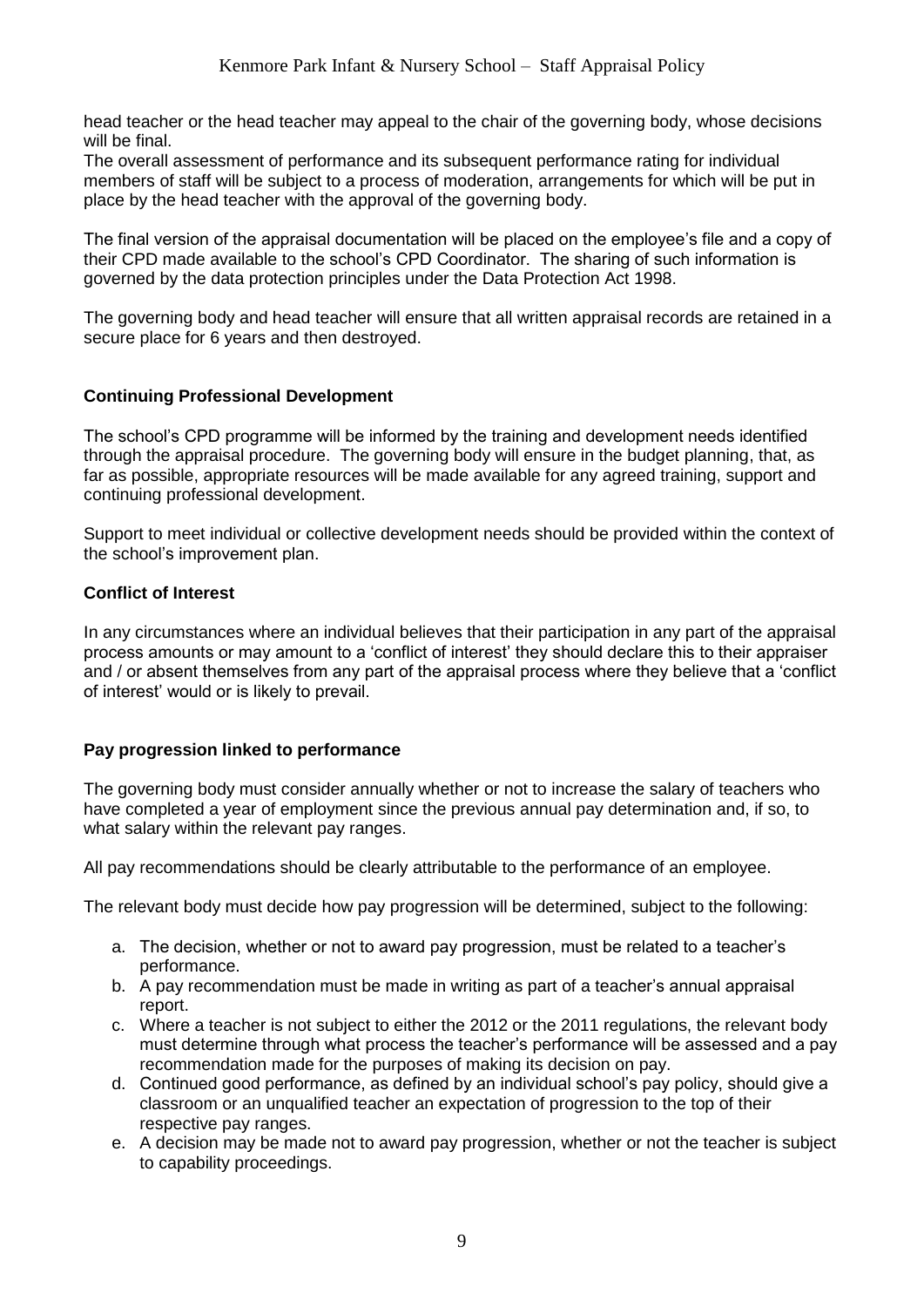The relevant body must set out clearly in the school's pay policy how pay progression will be determined. The head teacher will be responsible for ensuring that appropriate arrangements are put in place to support the links between performance and pay and that rate of pay progression are affordable and comply with prevailing legislation (e.g. Equal Pay).

Where teachers are eligible for pay progression, the recommendation made by the appraiser will be based on an assessment of performance against agreed performance objectives. The decision made by the relevant decision-making body will be based on the statutory criteria and guidance set out in the STPCD and the relevant teacher standards.

To move up the main pay range, one point at a time, teachers will need to have made good progress towards achieving their objectives and have demonstrated that they are competent in all elements of the Teachers' Standards. Teaching should be 'good', as defined by Ofsted.

If the overall appraisal evidence shows that a teacher has demonstrated exceptional performance, the governing body will consider awarding enhanced pay progression, up to a maximum of *2* reference points. Teaching should be 'outstanding', as defined by Ofsted.

The head teacher will consult with staff and union representatives on the establishment of appraisal and pay policies and will ensure that appraisers have the knowledge and skills to apply procedures fairly.

Teachers will work with their appraisers to ensure that there is sufficient evidence to support pay recommendations. Teachers will also keep records of objectives and review them throughout the appraisal period.

# **Applications to be paid on the Upper Pay Range**

From 1 September 2013, any qualified teacher can apply to be paid on the Upper Pay Range. All applications should include the results of appraisals;, plus a written statement and summary of evidence that sets out how the applicant has met the assessment criteria. Teachers who have been absent through sickness, disability or maternity may cite written evidence over a 3-year period before the date of the application.

To be assessed successfully, a teacher will be required to meet the criteria set out in the School Teachers' Pay and Conditions Document (STPCD):

- The teacher is 'highly competent' in all the elements of the Teachers' Standards;
- The teacher's achievements and contribution to the school is 'substantial' and 'sustained'.
- And should continue to be so following the successful application, if not the teacher may be subject to capability proceedings.

# *Highly competent*

The teacher's performance is assessed as having excellent depth and breadth of knowledge, skills and understanding of the Teachers' Standards in the particular role they are fulfilling and the context in which they are working.

# *Substantial*

The teacher's achievements and contribution to the school are significant, not just in raising standards of teaching and learning in their own classroom but also in making a significant wider contribution to school improvement which impacts on pupil progress and the effectiveness of staff and colleagues.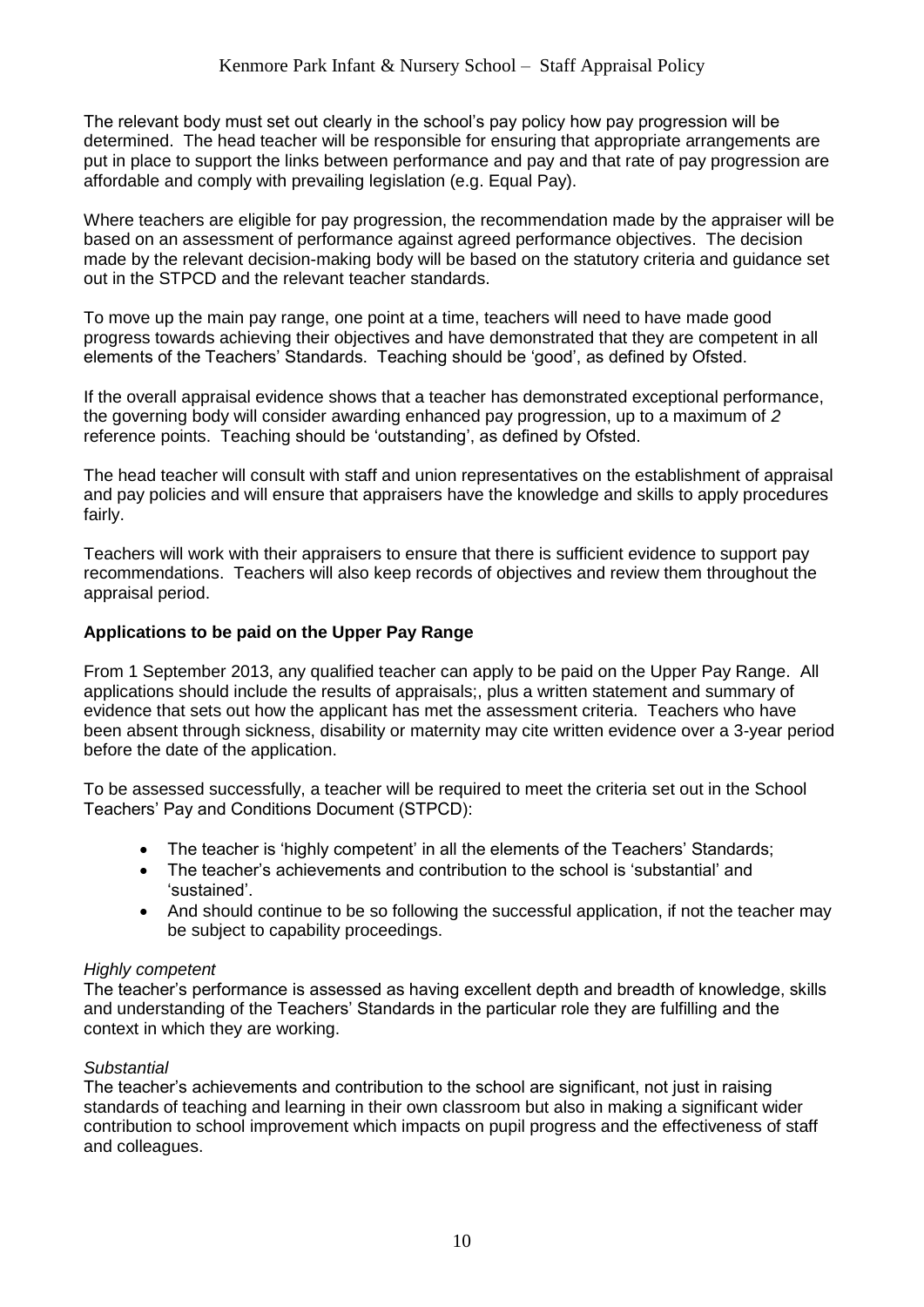# *Sustained*

The teacher must have had two consecutive successful appraisal reports and have successfully met their objectives; they will have been expected to have shown that their teaching expertise has grown over the relevant period and is consistently good to outstanding.

# **Leading Practitioner role**

Typically, the additional duties of a leading practitioner role will include:

- A leadership role in developing, implementing and evaluating policies and practices in a school that contribute to school improvement;
- The improvement of teaching within school which impacts significantly on pupil progress;
- Improving the effectiveness of staff and colleagues, particularly in relation to specific areas e.g. lesson planning.

The head teacher will agree appraisal objectives for the leading practitioner, who, in turn, must demonstrate that, they:

- have successfully met their objectives;
- are an exemplar of teaching skills which should impact significantly on pupil progress within school and within the wider school community;
- have made a substantial impact on staff and colleagues, including any specific elements of practice that have been highlighted as in need of improvement;
- are highly competent in all aspects of the Teachers' Standards:
- have shown strong leadership in developing, implementing and evaluating policies and practices in their workplace that contribute to school improvement.

# **Staff, especially teachers, experiencing difficulties**

When a member of staff is experiencing difficulties, support and guidance will be provided through the appraisal process. Where it is clear that a member of staff's personal circumstances are leading to difficulties at work, appropriate support should be offered at the earliest opportunity.

If long-term sickness absence appears to have been triggered by the commencement of monitoring or a formal capability procedure, the case will be dealt with in accordance with the school's absence policy and will be referred to the occupational health service who will assess the member of staff's health and fitness for continued employment and whether continuing with monitoring or formal procedures is deemed to be appropriate.

If the appraiser identifies through the appraisal process or through other sources of information, parental complaints for example, that the difficulties experienced by a teacher are such that, if not rectified could lead to the capability procedure, the appraiser will, as part of the appraisal process, meet the member of staff to:

- give clear written feedback to the teacher about the nature and seriousness of the concerns;
- give the teacher the opportunity to comment on and discuss the concerns;
- give the teacher at least 5 working days' notice that a meeting will be held to discuss targets for improvement alongside a programme of support and remind the teacher that they have the right to be accompanied by a work colleague or trade union representative at any future meetings where capability will be discussed;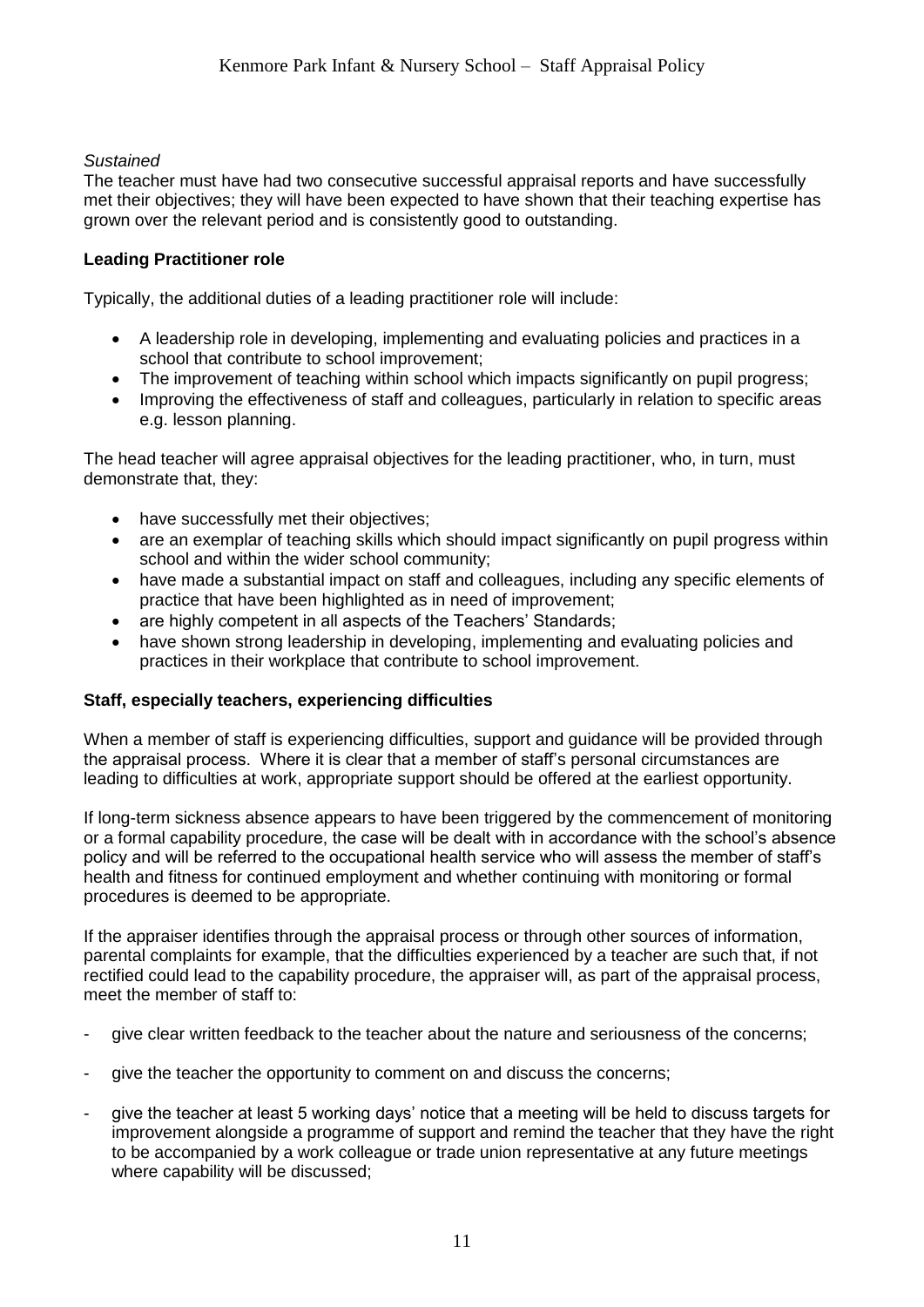- agree and establish, in consultation with the teacher, an action plan with support that will help to remedy specific concerns;
- make clear, how progress will be monitored and when it will be reviewed;
- explain the implications and process if no, or insufficient, improvement is made.

The teacher's progress will continue to be monitored as part of the appraisal process and a reasonable time given for the teacher's performance to improve. During this monitoring period, the teacher will be given regular feedback on progress and arrangements will be made to modify the support programme if appropriate.

If sufficient progress is made, the teacher should be informed of this at a formal meeting and the appraisal process will continue as normal.

If no, or insufficient improvement has been made, the teacher will be invited to a transition meeting to determine whether formal capability proceedings will be invoked.

# **Transition to Capability**

Performance concerns should be dealt with through the staff appraisal policy but if progress towards addressing performance concerns is insufficient or the concerns are sufficiently serious, a 'transition meeting' should be held; the expectation is that this meeting will reduce the likelihood of invoking the capability procedure or triggering a prolonged period of sickness absence.

In this event, further support should be granted through the appraisal procedure or, alternatively, the employee will be advised to consider the relative merits of resigning their post before the formal capability procedure is invoked.

# **Capability Procedure**

This procedure complies with the provisions of the ACAS code of practice.

The capability procedure applies only to teachers and head teachers where there are serious concerns about their performance that are not able to be addressed by the appraisal procedure.

The purpose of a capability meeting is to establish the facts and will usually be chaired by either the chair of governors or the head teacher. The subject of the capability meeting will be able to respond to concerns about their performance and to present any relevant evidence.

# **Formal Capability Meeting**

At least 5 working days' notice will be given of the formal capability meeting. The notification will contain sufficient information about performance concerns and the possible consequences to enable the teacher to prepare to present their case at the meeting. The notification of a capability meeting will be accompanied by copies of written evidence, details of the date and time of the meeting and will confirm the teacher's entitlement to be accompanied by a companion who may be a work colleague or a trade union representative.

The chair of the capability meeting will aim to a) identify the teacher's professional shortcomings; b) give clear guidance on the improved standard of performance needed; c) explain any support that will be available to help the teacher improve to a point where they can be removed from the capability procedure; d) set out the timetable for improvement and explain how performance will be monitored and reviewed; and e) warn the teacher formally that failure to improve within the set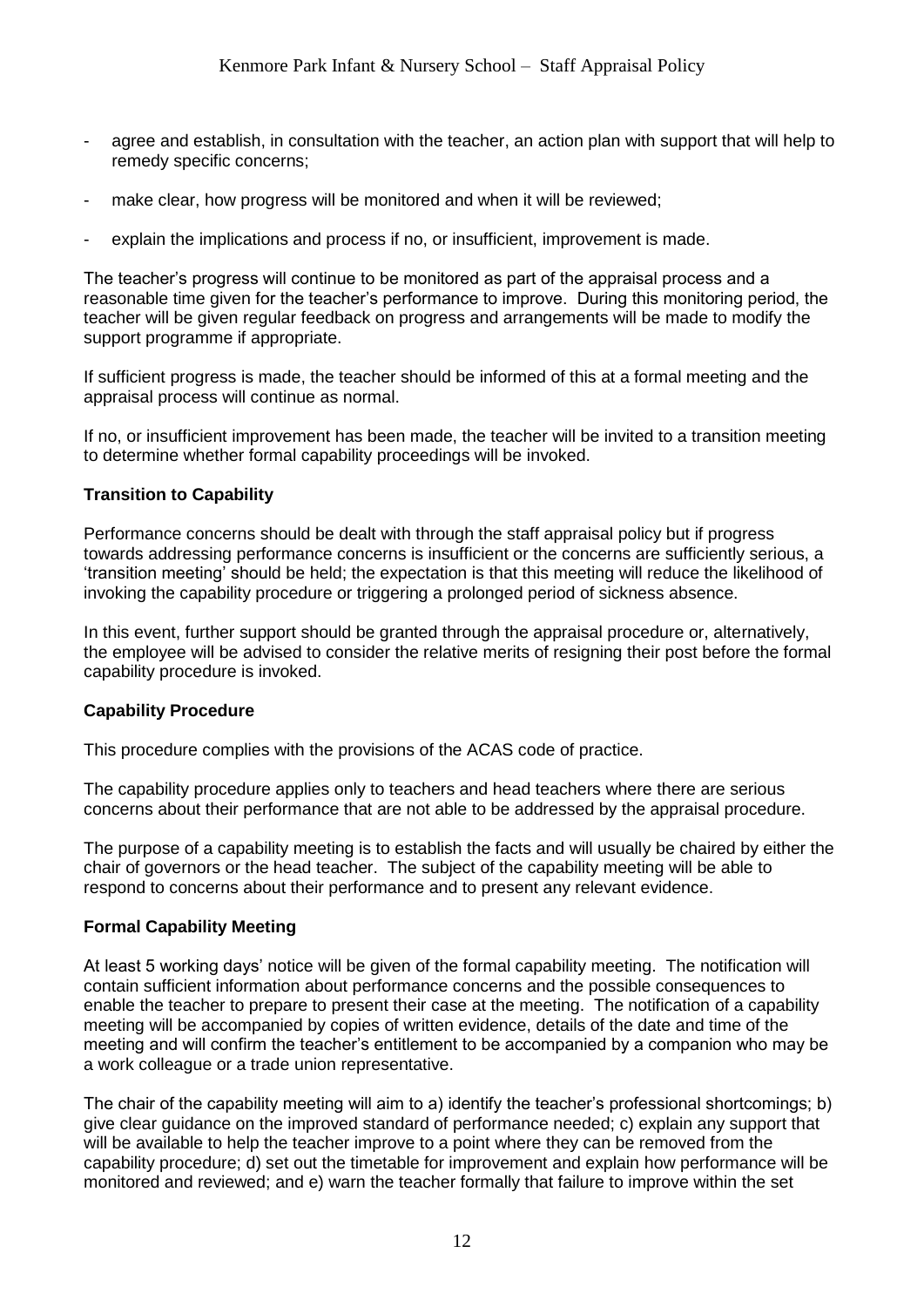period could lead to dismissal (in very serious cases, the warning could be a final written warning). Notes will be taken of the formal meeting and a copy sent to the member of staff.

# **Monitoring and Review Period following a Capability Meeting**

A performance monitoring and review period will follow the formal capability meeting. **Formal Review Meeting**

Following the conclusion of a monitoring and review period, the member of staff will be invited to a formal review meeting. At the formal review meeting, if the person conducting the meeting is satisfied that the teacher has made sufficient improvement, the capability procedure will end and the appraisal process will re-start. If some progress has been made and there is confidence that more is likely, it may be appropriate to extend the monitoring and review period. If no or insufficient improvement has been made during the monitoring and review period, the teacher will receive a final written warning.

# **Decision Meeting**

At the decision meeting, if an acceptable standard of performance has been achieved during the monitoring and review period, the capability procedure will end and the appraisal process will restart. If performance remains unsatisfactory, a decision, or recommendation to the Governing Body, will be made that the teacher should be dismissed or required to cease working at the school (consulting the Local Authority in those schools where the Local Authority is the teacher's employer).

# **Dismissal**

Once the decision to dismiss has been taken, the governing body will dismiss the teacher with notice or once the governing body has decided that the teacher should no longer work at the school, it will notify the local authority of its decision and the reasons for it. The local authority must dismiss the teacher within 14 days of the date of the notification.

# **Appeal**

If a teacher feels that the decision to dismiss them is wrong or unjust, they may appeal in writing against the decision, setting out the grounds of the appeal. The teacher will be informed in writing of the results of the appeal hearing without unreasonable delay.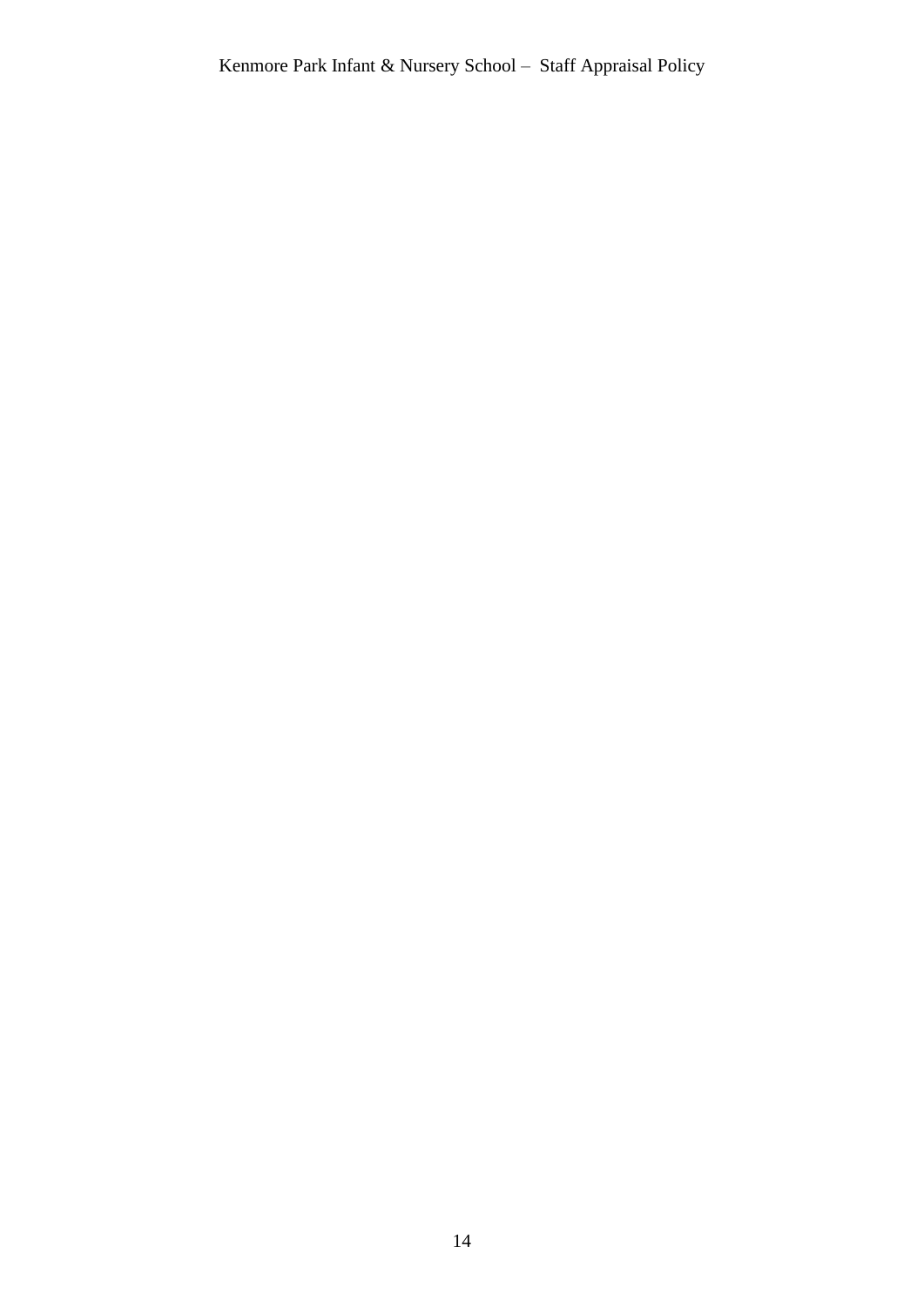# Kenmore Park Infant & Nursery School Career Progression Framework & Expectations

| <b>Standard One</b>                                                     |                                                                                                                                                                                                                                                                                                                                                                                                                                                                                     |
|-------------------------------------------------------------------------|-------------------------------------------------------------------------------------------------------------------------------------------------------------------------------------------------------------------------------------------------------------------------------------------------------------------------------------------------------------------------------------------------------------------------------------------------------------------------------------|
| Set high expectations which inspire, motivate and<br>challenge students | • Establish a safe and stimulating environment for students, rooted in mutual<br>respect<br>• Set goals that stretch and challenge students of all backgrounds, abilities and<br>dispositions<br>• Demonstrate consistently the positive attitudes, values and behaviours which are<br>expected of students.                                                                                                                                                                        |
| <b>Standard 2:</b>                                                      |                                                                                                                                                                                                                                                                                                                                                                                                                                                                                     |
| Promote good progress and outcomes by students                          | • Be accountable for students attainment and progress by outcomes<br>• Be aware of students' capabilities and their prior knowledge and plan teaching to<br>build on these<br>• Guide students to reflect on the progress they have made and their emerging<br>needs<br>• Demonstrate knowledge and understanding of how students learn and<br>how this impacts on teaching<br>• Encourage students to take a responsible and conscientious attitude to their own<br>work and study |
| <b>Standard 3:</b>                                                      |                                                                                                                                                                                                                                                                                                                                                                                                                                                                                     |
| Demonstrate good subject and curriculum knowledge                       | • have a secure knowledge of the relevant subject(s) and curriculum areas,<br>foster and maintain students' interest in the subject, and address<br>misunderstandings<br>• demonstrate a critical understanding of developments in the subject and<br>curriculum areas, and promote the value of scholarship                                                                                                                                                                        |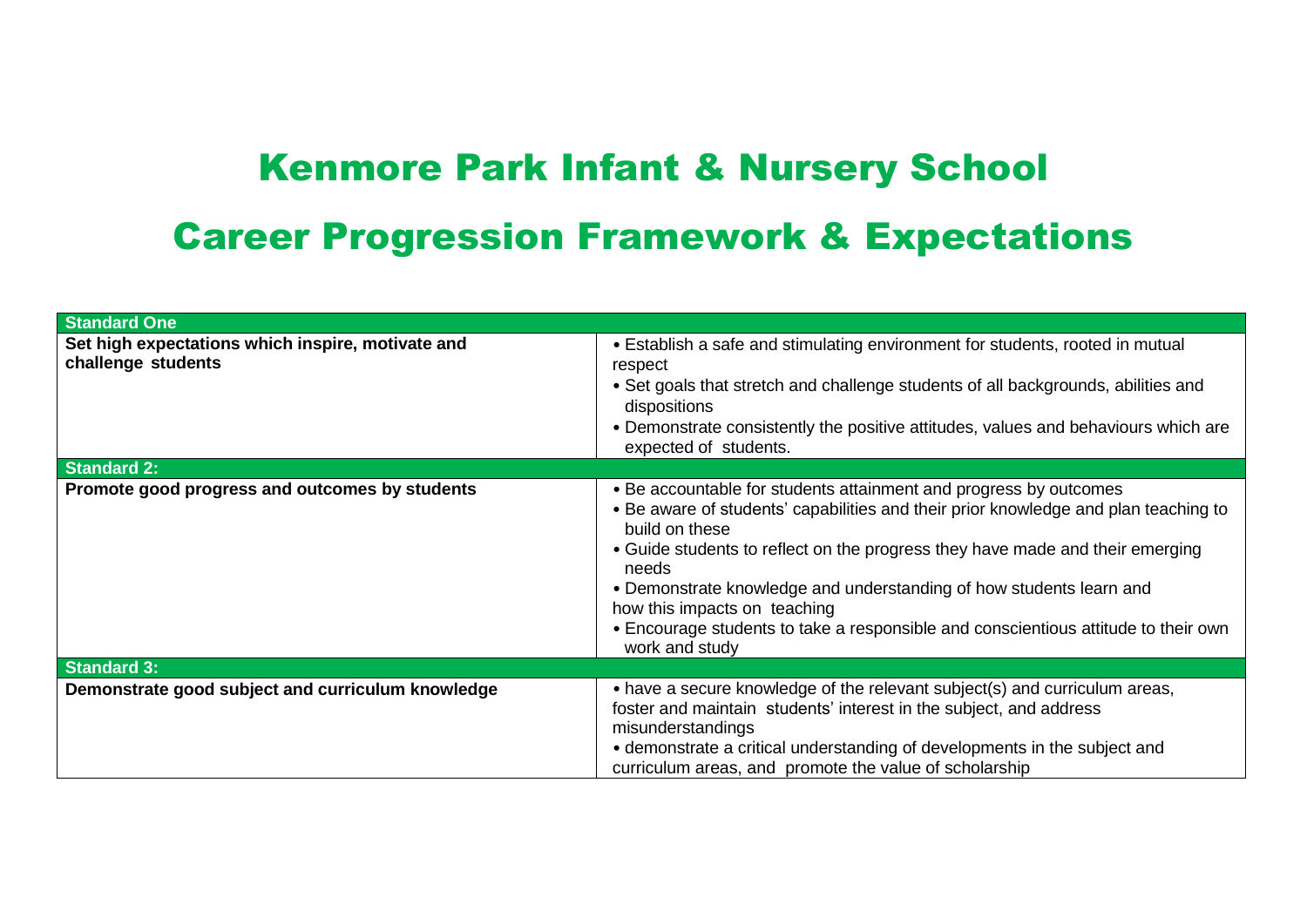|                                                                                | • demonstrate an understanding of and take responsibility for promoting high<br>standards of literacy, articulacy and the correct use of standard English,<br>whatever the teacher's specialist subject<br>• if teaching early reading, demonstrate a clear understanding of systematic<br>synthetic phonics<br>• If teaching early mathematics, demonstrate a clear understanding of<br>appropriate teaching strategies.                                                                                                                                                                                                                                                                                                                                     |
|--------------------------------------------------------------------------------|---------------------------------------------------------------------------------------------------------------------------------------------------------------------------------------------------------------------------------------------------------------------------------------------------------------------------------------------------------------------------------------------------------------------------------------------------------------------------------------------------------------------------------------------------------------------------------------------------------------------------------------------------------------------------------------------------------------------------------------------------------------|
| <b>Standard 4:</b><br><b>Plan and teach well-structured lessons</b>            | • impart knowledge and develop understanding through effective use of<br>lesson time impart knowledge and develop understanding through                                                                                                                                                                                                                                                                                                                                                                                                                                                                                                                                                                                                                       |
|                                                                                | effective use of lesson time<br>• promote a love of learning and students' intellectual curiosity<br>• set homework and plan other out-of-class activities to consolidate and extend<br>the knowledge and understanding students have acquired<br>• reflect systematically on the effectiveness of lessons and approaches to teaching<br>• Contribute to the design and provision of an engaging curriculum within<br>the relevant subject area(s).                                                                                                                                                                                                                                                                                                           |
| <b>Standard 5:</b>                                                             |                                                                                                                                                                                                                                                                                                                                                                                                                                                                                                                                                                                                                                                                                                                                                               |
| Adapt teaching to respond to the strengths and needs of all<br><b>students</b> | • know when and how to differentiate appropriately, using approaches which<br>enable students to be taught effectively<br>• have a secure understanding of how a range of factors can inhibit students'<br>ability to learn, and how best to overcome these<br>• demonstrate an awareness of the physical, social and intellectual<br>development of students, and know how to adapt teaching to support<br>students' education at different<br>• have a clear understanding of the needs of all students, including those with<br>special educational needs; those of high ability; those with English as an<br>additional language; those with disabilities; and be able to use and evaluate<br>distinctive teaching approaches to engage and support them. |
| <b>Standard 6:</b>                                                             |                                                                                                                                                                                                                                                                                                                                                                                                                                                                                                                                                                                                                                                                                                                                                               |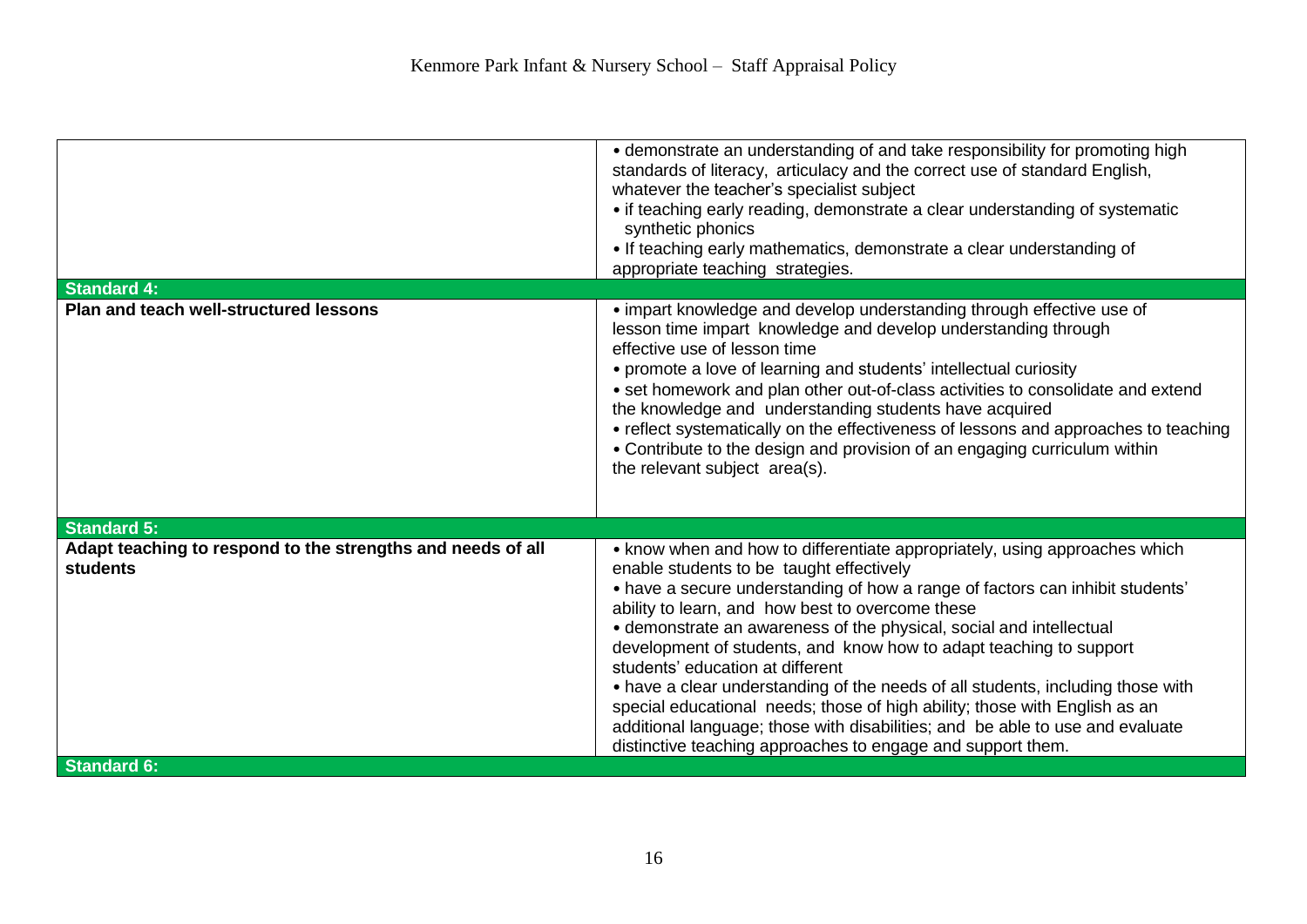| Make accurate and productive use of assessment                                 | • know and understand how to assess the relevant subject and curriculum areas,<br>including statutory assessment requirements<br>• make use of formative and summative assessment to secure students' progress<br>• use relevant data to monitor progress, set targets, and plan subsequent lessons<br>• Give students regular feedback, both orally and through accurate marking, and<br>encourage students to respond to the feedback.                                                                                                                                                                                                                                    |
|--------------------------------------------------------------------------------|-----------------------------------------------------------------------------------------------------------------------------------------------------------------------------------------------------------------------------------------------------------------------------------------------------------------------------------------------------------------------------------------------------------------------------------------------------------------------------------------------------------------------------------------------------------------------------------------------------------------------------------------------------------------------------|
| <b>Standard 7:</b>                                                             |                                                                                                                                                                                                                                                                                                                                                                                                                                                                                                                                                                                                                                                                             |
| Manage behaviour effectively to ensure a good and safe<br>learning environment | • have clear rules and routines for behaviour in classrooms, and take<br>responsibility for promoting good and courteous behaviour both in classrooms<br>and around the school, in accordance with the school's behaviour policy<br>• have high expectations of behaviour, and establish a framework for<br>discipline with a range of strategies, using praise, sanctions and rewards<br>consistently and fairly<br>• manage classes effectively, using approaches which are appropriate to<br>students' needs in order to involve and motivate them<br>• Maintain good relationships with students, exercise appropriate authority, and<br>act decisively when necessary. |
| <b>Standard 8:</b>                                                             |                                                                                                                                                                                                                                                                                                                                                                                                                                                                                                                                                                                                                                                                             |
| Fulfil wider professional responsibilities                                     | • make a positive contribution to the wider life and ethos of KPINs<br>• develop effective professional relationships with colleagues, knowing how<br>and when to draw on advice and specialist support<br>• deploy support staff effectively<br>• take responsibility for improving teaching through appropriate<br>professional development, responding to advice and feedback from<br>colleagues<br>• Communicate effectively with parents with regard to students' achievements and<br>well-being.                                                                                                                                                                      |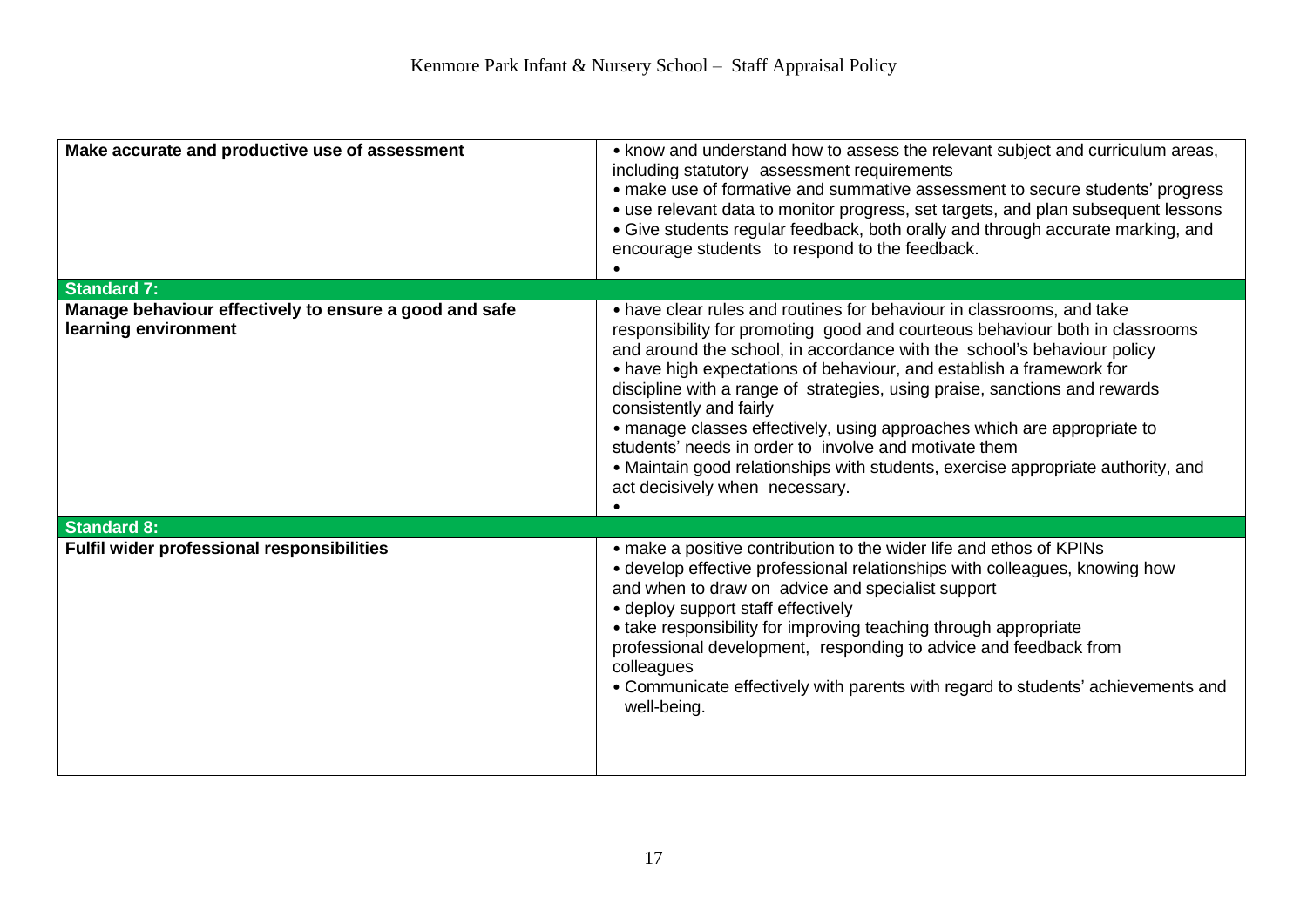| <b>GENERAL STANDARDS</b>                                                                                                                                                                                                               |                                                                                                                                                   |                                                                                                                                                                         |                                                                                                                                                                    |                                                                                                                                                                    |                                                                                                              |  |
|----------------------------------------------------------------------------------------------------------------------------------------------------------------------------------------------------------------------------------------|---------------------------------------------------------------------------------------------------------------------------------------------------|-------------------------------------------------------------------------------------------------------------------------------------------------------------------------|--------------------------------------------------------------------------------------------------------------------------------------------------------------------|--------------------------------------------------------------------------------------------------------------------------------------------------------------------|--------------------------------------------------------------------------------------------------------------|--|
| The range of activities, level of teaching and experience described on pages 2 and 3 are required to meet the career stage expectations in all                                                                                         |                                                                                                                                                   |                                                                                                                                                                         |                                                                                                                                                                    |                                                                                                                                                                    |                                                                                                              |  |
|                                                                                                                                                                                                                                        |                                                                                                                                                   | standards.                                                                                                                                                              |                                                                                                                                                                    |                                                                                                                                                                    |                                                                                                              |  |
| MS pt1 MS pt2                                                                                                                                                                                                                          | MS pt3 and MS pt4                                                                                                                                 | MS pt 5 and MS pt 6                                                                                                                                                     | UPS pt 1                                                                                                                                                           | <b>UPS pt 2</b>                                                                                                                                                    | UPS pt 3                                                                                                     |  |
| Plan engaging lessons, with<br>pace and challenge, making<br>the purpose of the learning<br>clear, including sharing the<br>bigger picture                                                                                             | Plan<br>engaging<br>lessons, with<br>pace<br>and challenge, making<br>the purpose of the<br>learning<br>clear,<br>including sharing the           | Plan engaging lessons,<br>with<br>pace<br>and<br>challenge, making the<br>purpose of the learning<br>clear, including sharing<br>the bigger picture                     | Is able to support other<br>members of staff with<br>planning engaging<br>lessons, with pace and<br>challenge, making the<br>purpose of the learning               | Is able to support other<br>members of staff with<br>planning engaging<br>lessons, with pace and<br>challenge, making the<br>purpose of the learning               | Is able to<br>support other<br>members of<br>staff with<br>planning<br>engaging                              |  |
| Reach standard with support<br>or guidance.                                                                                                                                                                                            | bigger picture<br>Independently reach                                                                                                             | Has built a good range<br>of practice and                                                                                                                               | clear, including sharing<br>the bigger picture                                                                                                                     | clear, including sharing<br>the bigger picture                                                                                                                     | lessons, with<br>pace and<br>challenge,                                                                      |  |
| Teaching may require<br>improvement initially but<br>should be good by the end of<br>the year. Progress should be<br>at least in line with national<br>expectations.                                                                   | the standards, building<br>experience and sharing<br>good practice with<br>others within own<br>subject area where<br>relevant, with support.     | accumulated relevant<br>experience. Shares<br>good practice and latest<br>developments in own<br>subject with colleagues.                                               | Has a high level of<br>experience on which to<br>draw on to coach and<br>mentor others in the<br>school.                                                           | Has a high level of<br>experience on which to<br>draw on to coach and<br>mentor others in the<br>school.                                                           | making the<br>purpose of the<br>learning clear,<br>including<br>sharing the<br>bigger picture                |  |
| Shows a good knowledge and<br>understanding of the relevant<br>subject and curriculum area<br>and current specification<br>content.                                                                                                    | Teaching is at least good<br>and secures good<br>average progress across<br>own students.<br>Have a secure                                        | Teaching is at least<br>consistently good with<br>examples of highly<br>effective, average<br>progress of students is<br>good.                                          | Teaching is highly<br>effective and average<br>progress is good or<br>above across own<br>students.<br>Have an extensive                                           | Teaching is highly<br>effective and average<br>progress is good or<br>above across own<br>students.<br>Have an extensive                                           | An extensive<br>level of<br>experience on<br>which to draw,<br>this is<br>continuously<br>used to develop    |  |
| Monitors, analyses, evaluates<br>and develops own class<br>teaching. If not in the first year<br>of teaching starts to take on a<br>wider range of subject or key<br>stage awareness and<br>responsibility with appropriate<br>support | knowledge and<br>understanding of the<br>relevant subjects and<br>curriculum area and<br>current specification<br>content.<br>Monitors, analyses, | Have well developed<br>understanding of<br>subject knowledge,<br>curriculum content and<br>current specification<br>content and coverage<br>across the phase<br>taught. | subject knowledge and<br>understanding of the<br>curriculum and current<br>specification content<br>and related pedagogy.<br>School wide<br>monitoring, analysing, | subject knowledge and<br>understanding of the<br>curriculum and current<br>specification content and<br>related pedagogy.<br>School wide<br>monitoring, analysing, | others and<br>inform own<br>practice.<br>Continues to<br>build<br>experience by<br>extending<br>own research |  |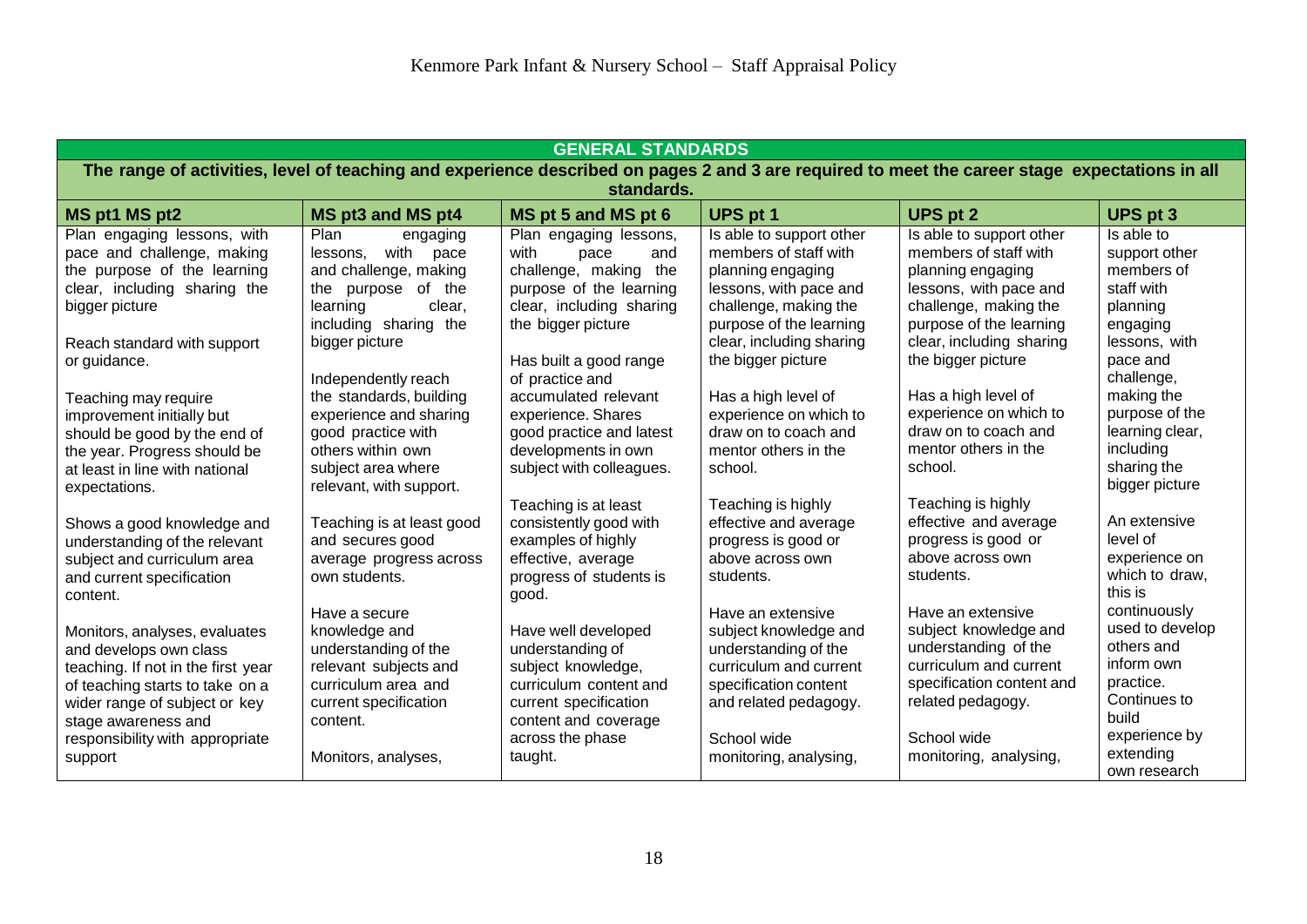| Effectively takes on board<br>whole school developments<br>and initiatives. If not in the first<br>year of teaching takes an<br>increasingly active involvement<br>in whole school developments<br>in line with KPIN's SDP. | evaluates and develops<br>own subject area or key<br>stage with appropriate<br>guidance.<br>Is actively involved with<br>whole school<br>developments in<br>line with KPIN's<br>SDP. | Monitors, analyses,<br>evaluates and develops<br>own key stage or subject<br>area independently.<br>Is actively involved with<br>whole school<br>developments and will<br>lead or initiate training in<br>some areas in line with<br>KPIN's SDP. | evaluation and<br>development across a<br>range of areas over time.<br>Researches and leads<br>school wide<br>developments in line<br>with KPIN's SDP,<br>including giving effective<br>guidance and support to<br>ensure good progress<br>and good practice is<br>apparent in own subject<br>area across the school. | evaluation and<br>development across a<br>range of areas over<br>time.<br>Researches and leads<br>school wide<br>developments in line<br>with KPIN's SDP,<br>including giving effective<br>guidance and support to<br>ensure good progress<br>and good practice is<br>apparent in own subject<br>area across the school. | and self-<br>development<br>to lead further<br>initiatives in<br>staff and<br>school<br>development.<br>Teaching is<br>consistently<br>highly effective<br>and students<br>make good<br>progress across<br>a series of<br>cohorts and<br>across all<br>abilities.<br>Continuing to<br>develop a<br>deeper<br>knowledge and<br>understanding<br>of relevant<br>subject and<br>curriculum areas<br>and related<br>pedagogy<br>through active<br>involvement in<br>CPD or research. |
|-----------------------------------------------------------------------------------------------------------------------------------------------------------------------------------------------------------------------------|--------------------------------------------------------------------------------------------------------------------------------------------------------------------------------------|--------------------------------------------------------------------------------------------------------------------------------------------------------------------------------------------------------------------------------------------------|-----------------------------------------------------------------------------------------------------------------------------------------------------------------------------------------------------------------------------------------------------------------------------------------------------------------------|--------------------------------------------------------------------------------------------------------------------------------------------------------------------------------------------------------------------------------------------------------------------------------------------------------------------------|----------------------------------------------------------------------------------------------------------------------------------------------------------------------------------------------------------------------------------------------------------------------------------------------------------------------------------------------------------------------------------------------------------------------------------------------------------------------------------|
|                                                                                                                                                                                                                             |                                                                                                                                                                                      |                                                                                                                                                                                                                                                  |                                                                                                                                                                                                                                                                                                                       |                                                                                                                                                                                                                                                                                                                          | A high level of<br>contribution                                                                                                                                                                                                                                                                                                                                                                                                                                                  |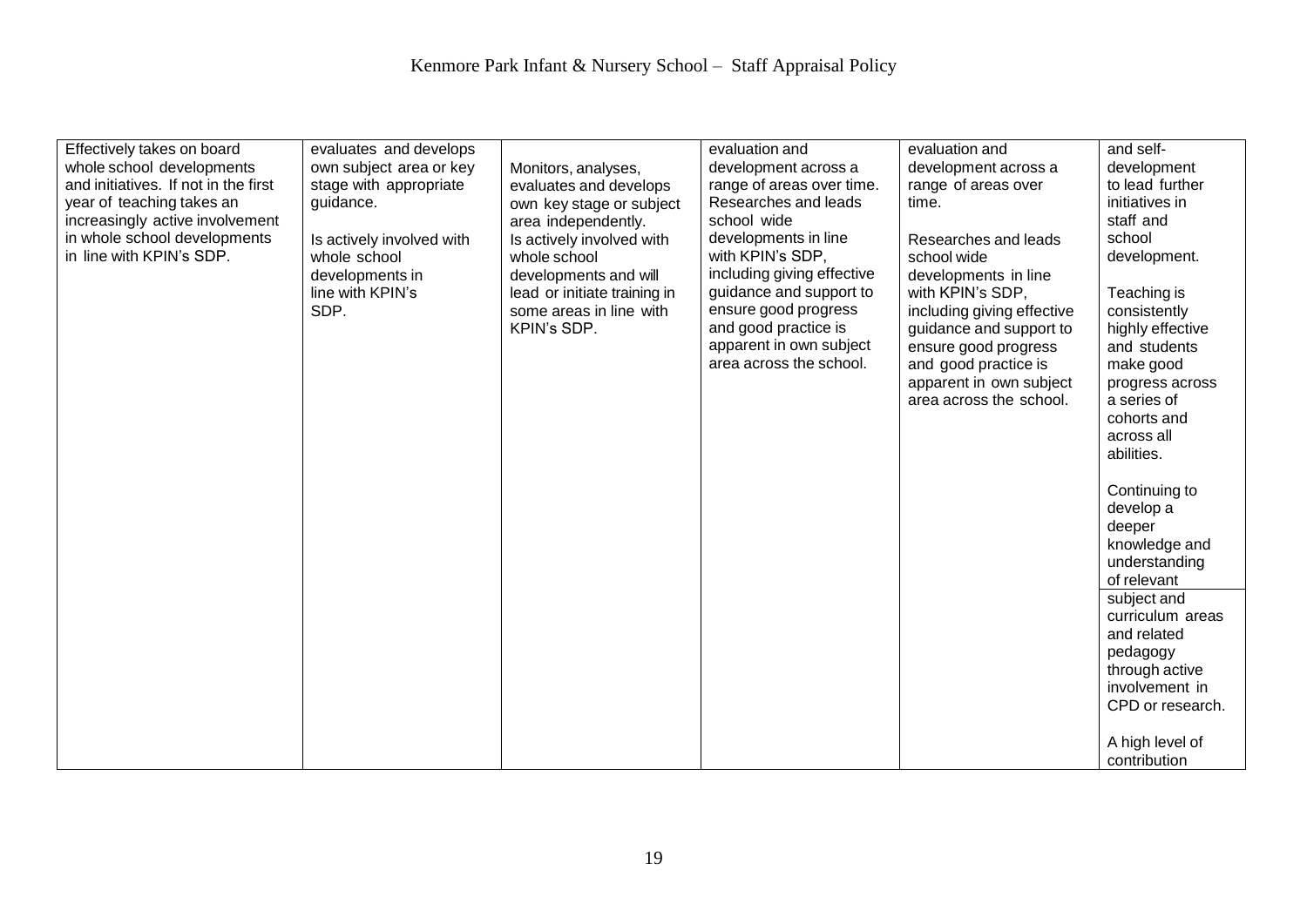|  |  | across the<br>school and<br>beyond, through<br>monitoring,<br>analysing,<br>evaluation and<br>development<br>across a range<br>of areas over<br>time. |
|--|--|-------------------------------------------------------------------------------------------------------------------------------------------------------|
|  |  |                                                                                                                                                       |
|  |  | Continued active<br>involvement in<br>KPIN's teaching<br>and beyond, in<br>research and<br>development<br>which helps to                              |
|  |  | keep the school                                                                                                                                       |
|  |  | at the forefront of<br>education.                                                                                                                     |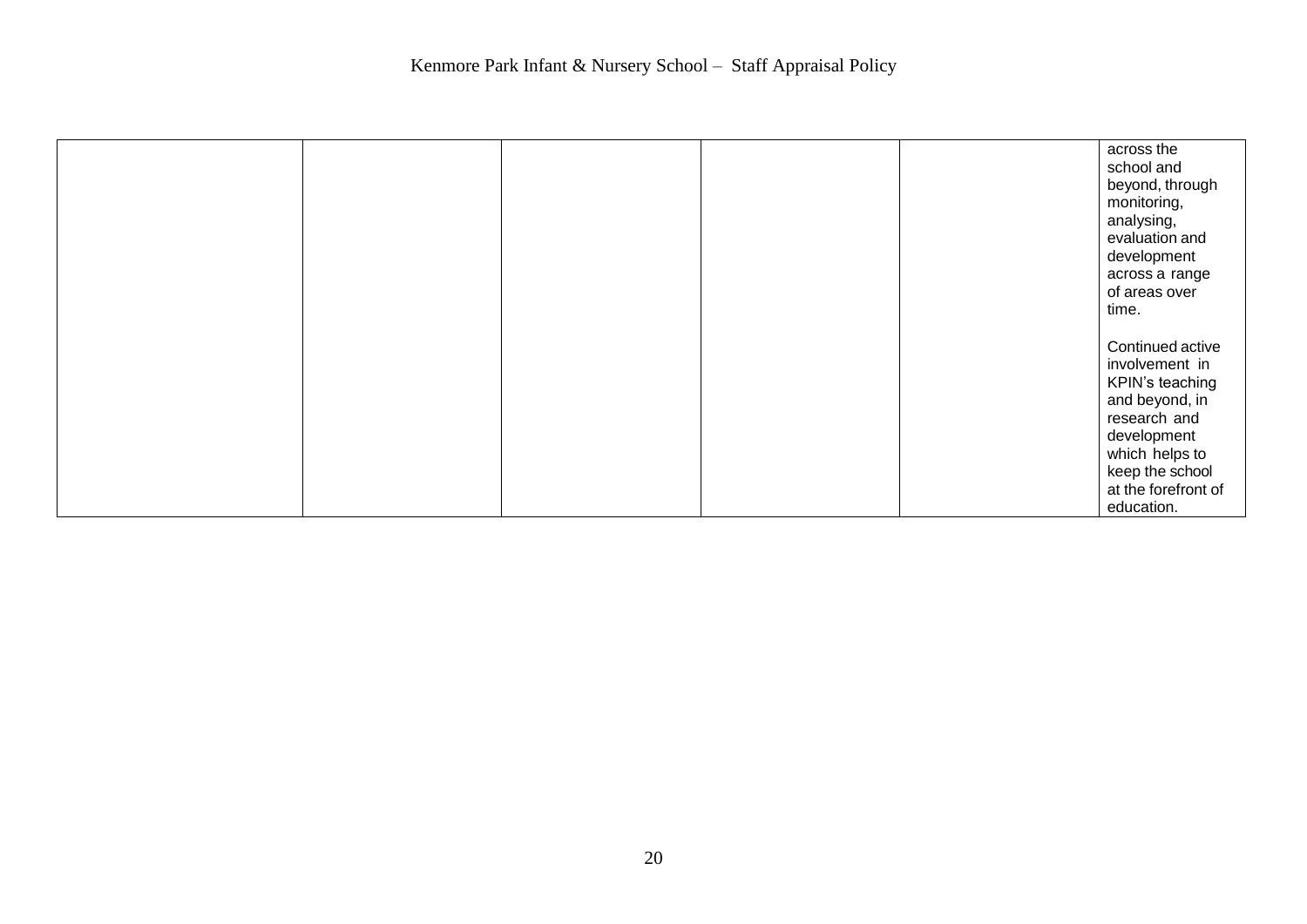**The following section outlines sub-categories of the teaching standards aligned with career progression expectations.**

| <b>Standard One</b>                                                                                                                                                                                                                                                                                                                                                                        |                                                                                                                                                                                                                                                                                                                                                                               |                                                                                                                                                                                                                                                                                                                                                                                                   |                                                                                                                                                                                                                                                                                                                                                                                                                                                                                             |                                                                                                                                                                                                                                                                                                                                                                                                                                                                                          |                                                                                                                                                                                                                                                                                                                                                                                                                                                                                                                |  |  |  |  |  |
|--------------------------------------------------------------------------------------------------------------------------------------------------------------------------------------------------------------------------------------------------------------------------------------------------------------------------------------------------------------------------------------------|-------------------------------------------------------------------------------------------------------------------------------------------------------------------------------------------------------------------------------------------------------------------------------------------------------------------------------------------------------------------------------|---------------------------------------------------------------------------------------------------------------------------------------------------------------------------------------------------------------------------------------------------------------------------------------------------------------------------------------------------------------------------------------------------|---------------------------------------------------------------------------------------------------------------------------------------------------------------------------------------------------------------------------------------------------------------------------------------------------------------------------------------------------------------------------------------------------------------------------------------------------------------------------------------------|------------------------------------------------------------------------------------------------------------------------------------------------------------------------------------------------------------------------------------------------------------------------------------------------------------------------------------------------------------------------------------------------------------------------------------------------------------------------------------------|----------------------------------------------------------------------------------------------------------------------------------------------------------------------------------------------------------------------------------------------------------------------------------------------------------------------------------------------------------------------------------------------------------------------------------------------------------------------------------------------------------------|--|--|--|--|--|
|                                                                                                                                                                                                                                                                                                                                                                                            | Set high expectations which inspire, motivate and challenge students                                                                                                                                                                                                                                                                                                          |                                                                                                                                                                                                                                                                                                                                                                                                   |                                                                                                                                                                                                                                                                                                                                                                                                                                                                                             |                                                                                                                                                                                                                                                                                                                                                                                                                                                                                          |                                                                                                                                                                                                                                                                                                                                                                                                                                                                                                                |  |  |  |  |  |
| MS pt 1and 2                                                                                                                                                                                                                                                                                                                                                                               | MS pt 3 and 4                                                                                                                                                                                                                                                                                                                                                                 | MS pt 5 and 6                                                                                                                                                                                                                                                                                                                                                                                     | UPS pt 1                                                                                                                                                                                                                                                                                                                                                                                                                                                                                    | UPS pt 2                                                                                                                                                                                                                                                                                                                                                                                                                                                                                 | UPS pt 3                                                                                                                                                                                                                                                                                                                                                                                                                                                                                                       |  |  |  |  |  |
| Relationships are<br>consistently calm and<br>respectful.<br>Believe and<br>demonstrate through<br>positive relationships<br>that all pupils are<br>capable of learning and<br>making good progress.<br>Teaching reflects this.<br>On the whole, students'<br>work and outcomes<br>reflects differentiation<br>and challenge.<br>Identifies specific<br>groups and plans for<br>challenge. | Relationships are<br>consistently calm and<br>respectful.<br>Believe and<br>demonstrate through<br>positive relationships<br>that all pupils are<br>capable of extremely<br>high standards.<br>Teaching reflects this.<br>Students' work and<br>outcomes reflects<br>differentiation and<br>challenge.<br>Routinely identifies<br>specific groups and<br>plans for challenge. | Relationships are<br>consistently calm and<br>respectful.<br>Believe and<br>demonstrate through<br>positive relationships<br>that all pupils are<br>capable of extremely<br>high standards.<br>Teaching always<br>reflects this. Students'<br>work and outcomes<br>always reflects<br>differentiation and<br>challenge.<br>Highly strategic in<br>planning to meet the<br>needs of every student. | Relationships are<br>always calm and<br>respectful. This is a<br>model for others to<br>learn from.<br>Believe and demonstrate<br>through positive<br>relationships that all<br>pupils are capable of<br>extremely high<br>standards.<br>Teaching always reflects<br>this. Students' work and<br>outcomes evidences a<br>good model to challenge<br>others to learn from.<br>Highly strategic in<br>planning to meet the<br>needs of every student<br>and supports others in<br>doing this. | Relationships are<br>always calm and<br>respectful. This is a<br>model for others to<br>learn from.<br>Believe and demonstrate<br>through positive<br>relationships that all<br>pupils are capable of<br>extremely high standards.<br>Teaching always reflects<br>this. Students' work and<br>outcomes evidences a<br>good model to challenge<br>others to learn from.<br>Highly strategic in<br>planning to meet the<br>needs of every student<br>and supports others in<br>doing this. | Relationships are<br>always calm and<br>respectful. This is a<br>model for others to<br>learn from.<br>Believe and<br>demonstrate through<br>positive relationships<br>that all pupils are<br>capable of extremely<br>high standards.<br>Teaching always reflects<br>this. Students' work and<br>outcomes evidences an<br>outstanding model to<br>challenge others to learn<br>from.<br>Highly strategic in<br>planning to meet the<br>needs of every student.<br>Supports others and<br>initiates school wide |  |  |  |  |  |
|                                                                                                                                                                                                                                                                                                                                                                                            |                                                                                                                                                                                                                                                                                                                                                                               |                                                                                                                                                                                                                                                                                                                                                                                                   |                                                                                                                                                                                                                                                                                                                                                                                                                                                                                             | Impact is consistent and<br>embedded in this area.                                                                                                                                                                                                                                                                                                                                                                                                                                       | strategies to quantify<br>impact of interventions.                                                                                                                                                                                                                                                                                                                                                                                                                                                             |  |  |  |  |  |

**They are to be used for reference when determining career progression and setting targets for UPS.**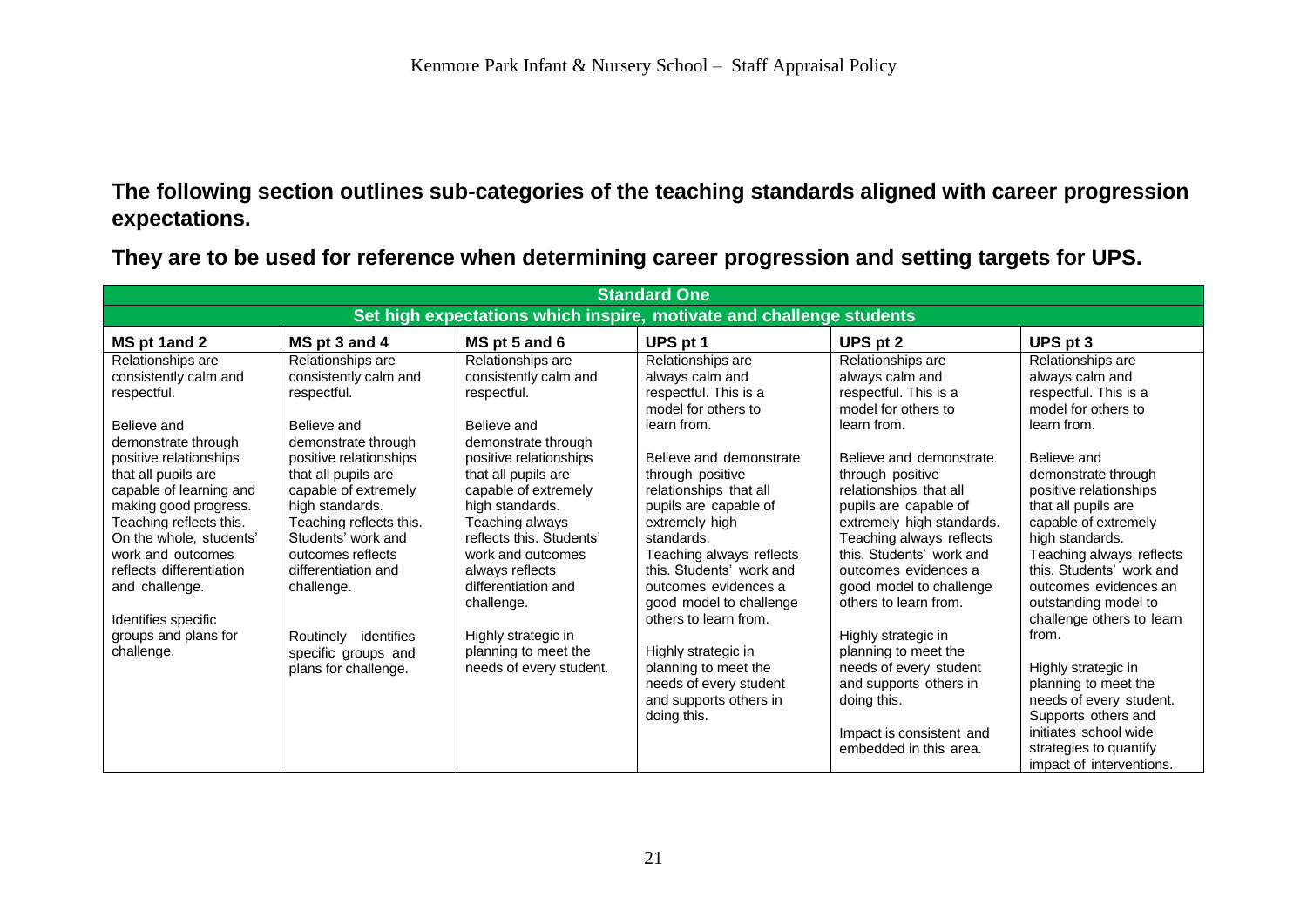The expectations of all staff at KPIN's, regardless of career stage is to meet this standard in the following ways:

- Act as a role model for students demonstrating professionalism and consistent high expectations at all times which support the ethos of the school
- Continually promote the school values and vision
- Establish and maintain consistent high expectations of all
- Encourage individual and collective responsibility
- Promote the dispositions of an effective learner at KPIN's, supporting the development of assessment capable learners
- Focus on equality and mutual respect as a Right Respecting School.

#### **The role of staff in achieving this is to:**

- Deliver a curriculum which reflects the school's curriculum intent statement
- Use a range of flexible, responsive and evidence based learning styles which promote independent learning
- Encourage collaboration and participation in lessons
- Promote a full range of thinking and life skills which enable students to develop into mature and responsible adults
- Provide opportunities for regular differentiated assessment and feedback

#### **KPINS will support staff in achieving this through the provision of:**

- A supportive and inclusive working environment
- Observation and feedback which is supportive and developmental
- Annual performance management and professional review
- Individual and collective professional development opportunities
- Opportunities to innovate and participate in any aspect of KPIN's broader work
- Effective CPD reflecting the KPIN's SDP and PM outcomes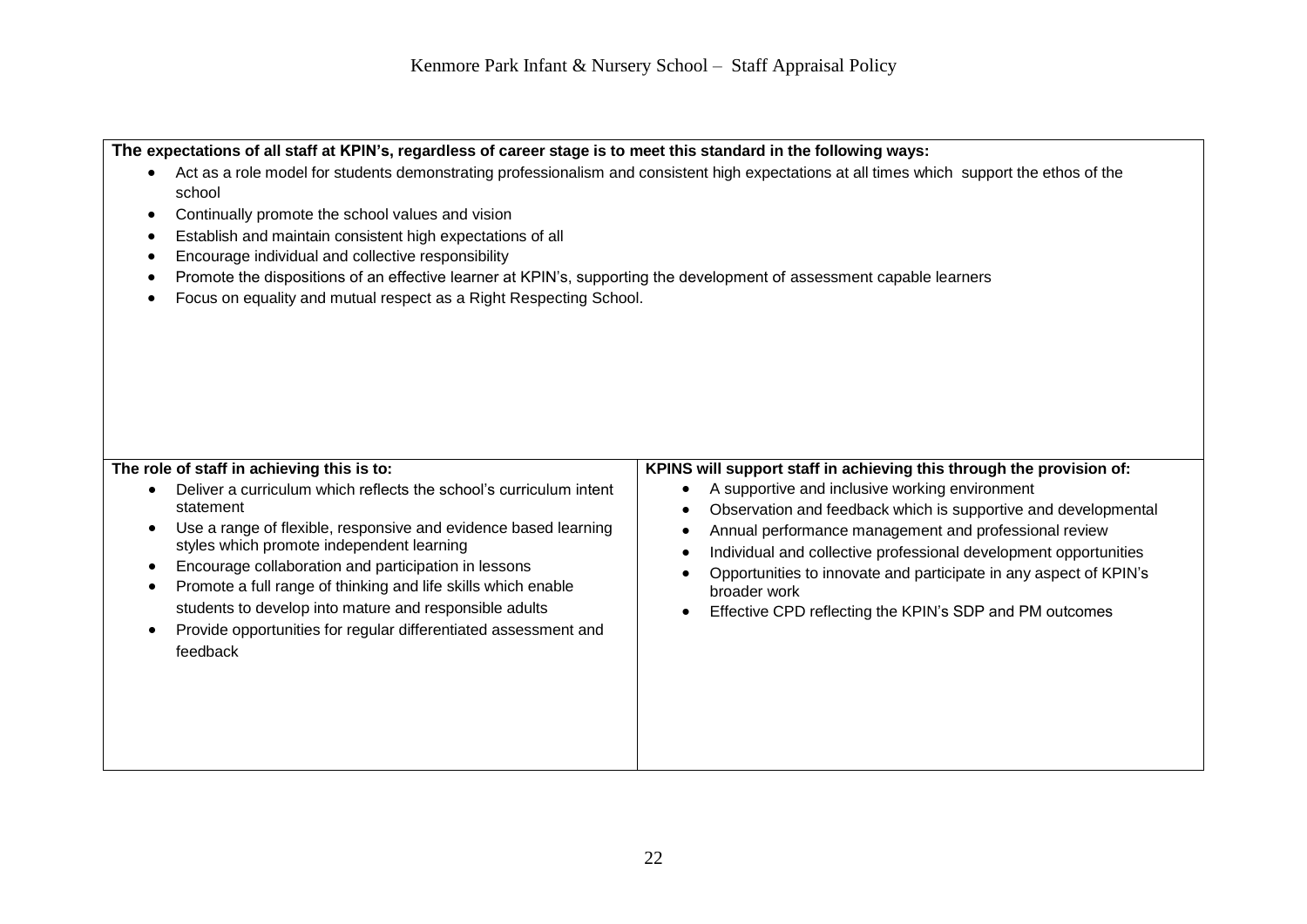| <b>Standard Two</b>                                                                                                                                                                                                                                                 |                                                                                                                                                                                                                                    |                                                                                                                                                                     |                                                                                                                                                                                     |                                                                                                                                                                                                                         |                                                                                                                                                                     |  |  |  |
|---------------------------------------------------------------------------------------------------------------------------------------------------------------------------------------------------------------------------------------------------------------------|------------------------------------------------------------------------------------------------------------------------------------------------------------------------------------------------------------------------------------|---------------------------------------------------------------------------------------------------------------------------------------------------------------------|-------------------------------------------------------------------------------------------------------------------------------------------------------------------------------------|-------------------------------------------------------------------------------------------------------------------------------------------------------------------------------------------------------------------------|---------------------------------------------------------------------------------------------------------------------------------------------------------------------|--|--|--|
|                                                                                                                                                                                                                                                                     | Promote good progress and outcomes by students:                                                                                                                                                                                    |                                                                                                                                                                     |                                                                                                                                                                                     |                                                                                                                                                                                                                         |                                                                                                                                                                     |  |  |  |
| MS pt 1and 2                                                                                                                                                                                                                                                        | MS pt 3 and 4                                                                                                                                                                                                                      | MS pt 5 and 6                                                                                                                                                       | UPS pt 1                                                                                                                                                                            | UPS pt 2                                                                                                                                                                                                                | UPS pt 3                                                                                                                                                            |  |  |  |
|                                                                                                                                                                                                                                                                     |                                                                                                                                                                                                                                    |                                                                                                                                                                     | <b>Use of Data</b>                                                                                                                                                                  |                                                                                                                                                                                                                         |                                                                                                                                                                     |  |  |  |
| <b>Students</b><br>make<br>good progress in<br>with KPIN's<br>line<br>expectations.<br>Maintain accurate<br>teaching records and<br>data for individual<br>classes.<br>Understand the data<br>relating to own<br>teaching groups. Use<br>data to inform<br>planning | <b>Students</b><br>make<br>good progress in<br>with KPIN's<br>line<br>expectations.<br>Target setting and<br>benchmark data used<br>to inform future<br>planning and<br>teaching.                                                  | make<br><b>Students</b><br>good progress in<br><b>KPIN's</b><br>Ine with<br>expectations.<br>Data used<br>methodically to target<br>teaching to specific<br>groups. | Many students exceed<br>expected progress.<br>Centralised data and<br>tracking information is<br>analysed to determine<br>intervention across<br>department/subject.                | Many students<br>exceed expected<br>progress.<br>Centralised data and<br>tracking information is<br>analysed to determine<br>interventions across the<br>subject. Impact is<br>consistent and<br>embedded in this area. | Most students<br>exceed expected<br>progress.<br>Data is used accurately<br>to predict progress and<br>outcomes and provide<br>interventions across<br>the subject. |  |  |  |
|                                                                                                                                                                                                                                                                     |                                                                                                                                                                                                                                    |                                                                                                                                                                     | <b>Target Setting for Independent Learning</b>                                                                                                                                      |                                                                                                                                                                                                                         |                                                                                                                                                                     |  |  |  |
| Encourage student<br>awareness of<br>individual targets in<br>reading / writing and<br>maths or any personal<br>targets.                                                                                                                                            | Work collaboratively<br>with students to set<br>targets and motivate<br>individual learning in<br>lessons and in long<br>term planning. Applies<br>some strategies to<br>foster independence of<br>students.                       | Encourage<br>independent and<br>aspirational target<br>setting in students to<br>foster independent<br>learning.                                                    | Contribute to the review and<br>development of SOW which<br>encourages independence<br>and aspiration in learning at<br>all levels and for all groups.                              | Contribute to the review<br>and development of<br>SOW which encourages<br>independence and<br>aspiration in learning at<br>all levels and for all<br>groups. Impact is<br>consistent and embedded<br>in this area.      | Facilitate school wide<br>progress expectations<br>and encourage<br>students to develop<br>strategies for achieving<br>personal goals and<br>targets.               |  |  |  |
|                                                                                                                                                                                                                                                                     |                                                                                                                                                                                                                                    |                                                                                                                                                                     | <b>Differentiation</b>                                                                                                                                                              |                                                                                                                                                                                                                         |                                                                                                                                                                     |  |  |  |
| Awareness of a range<br>of T&L strategies and<br>key groups.<br>Awareness of<br>factors which may<br>impact on student<br>access to<br>curriculum and have<br>some strategies to<br>address the issues.                                                             | Planning of T&L<br>includes<br>implementation of<br>strategies to engage<br>all key groups.<br>Multi-level differentiation<br>accounting for specific<br>needs of students.<br><b>Planning reflects</b><br>whole school strategies | Differentiation is<br>consistently<br>incorporated in T&L to<br>enable all students to<br>progress.<br>Whole school strategies<br>embedded across all<br>subjects.  | Key groups which require<br>specific intervention are<br>provided with targeted and<br>timely differentiation.<br>Lead and develop<br>strategies across subject<br>area/year groups | Key groups which<br>require specific<br>intervention are<br>provided with targeted<br>and timely<br>differentiation.<br>Lead and develop<br>strategies across<br>subject area/year<br>groups. Impact is                 | Differentiation is<br>consistently applied<br>providing rich<br>learning<br>opportunities for all<br>students.                                                      |  |  |  |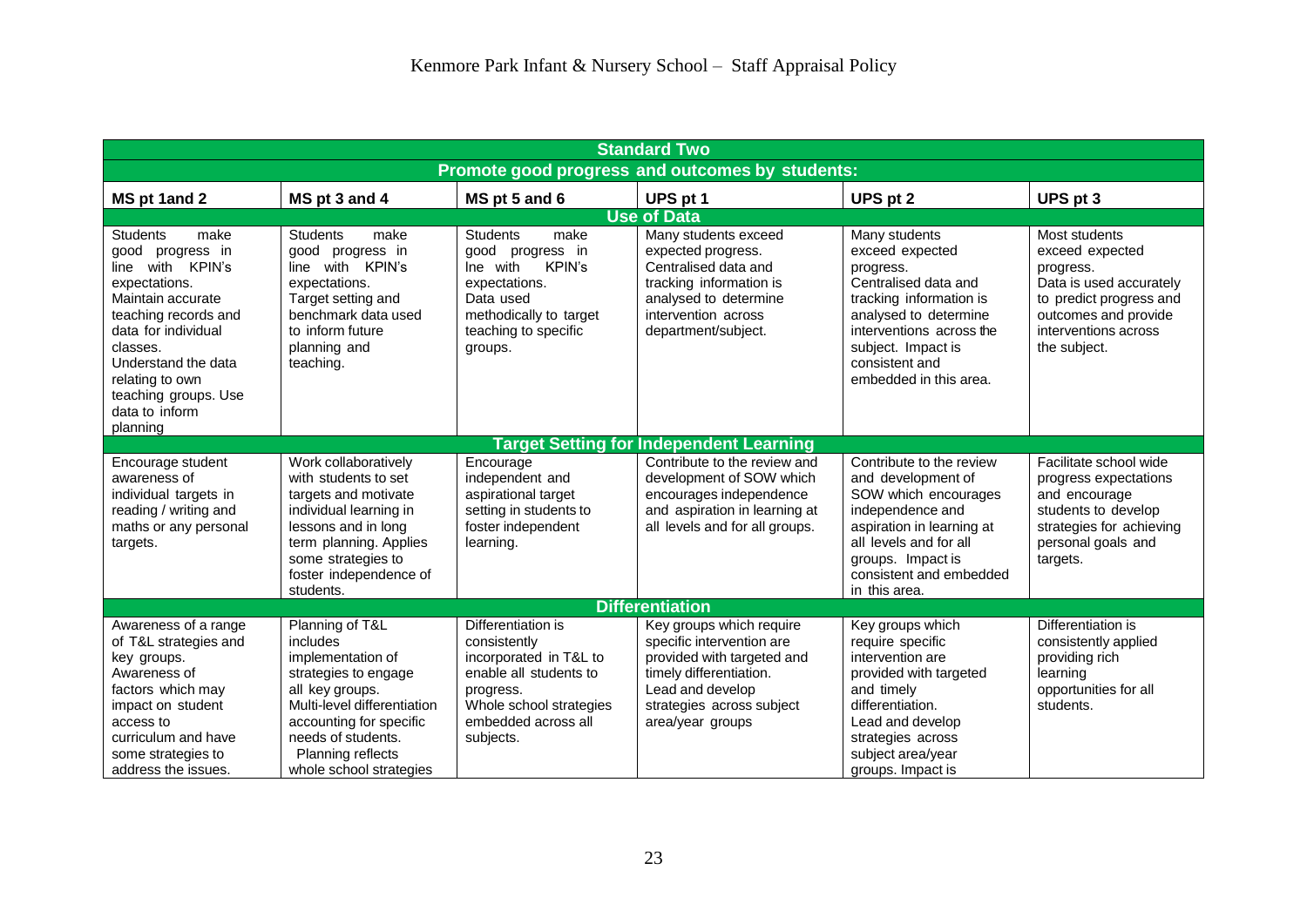| Evidence of whole<br>school strategies<br>shared through<br>INSET in planning.                                                             | shared through INSET.                                                                                      |                                                                                                                                                                  |                                                                                                                                                                                                                         | consistent and<br>embedded in this area.                                                                                                                                                                                                                                           |                                                                                                                                                                                                                                                                                |
|--------------------------------------------------------------------------------------------------------------------------------------------|------------------------------------------------------------------------------------------------------------|------------------------------------------------------------------------------------------------------------------------------------------------------------------|-------------------------------------------------------------------------------------------------------------------------------------------------------------------------------------------------------------------------|------------------------------------------------------------------------------------------------------------------------------------------------------------------------------------------------------------------------------------------------------------------------------------|--------------------------------------------------------------------------------------------------------------------------------------------------------------------------------------------------------------------------------------------------------------------------------|
|                                                                                                                                            |                                                                                                            |                                                                                                                                                                  | <b>Assessment for Learning (AfL)</b>                                                                                                                                                                                    |                                                                                                                                                                                                                                                                                    |                                                                                                                                                                                                                                                                                |
| Awareness of AfL<br>techniques and<br>integration of these<br>in lessons.                                                                  | AfL used effectively<br>to quide T&L in<br>lessons.                                                        | A wide range of<br>techniques including AfL<br>are consistently<br>incorporated to<br>influence<br>student learning<br>and promote<br>progress.                  | AfL is embedded in planning<br>and is implemented across<br>the<br>department/subject/age/year<br>group. Good practice is<br>shared with colleagues.<br>Take responsibility for<br>facilitating sharing of<br>practice. | AfL is embedded in<br>planning and is<br>implemented across the<br>subject/year group. Good<br>practice is shared with<br>colleagues. Take<br>responsibility for<br>facilitating sharing of<br>practice. Impact is<br>consistent and embedded<br>in this area.                     | AfL is consistently<br>implemented across<br>the subject. New and<br>innovative practice is<br>investigated and shared<br>with the whole school.                                                                                                                               |
|                                                                                                                                            |                                                                                                            |                                                                                                                                                                  | <b>Developing Professional Practice</b>                                                                                                                                                                                 |                                                                                                                                                                                                                                                                                    |                                                                                                                                                                                                                                                                                |
| Developing reflective<br>practice ensures a<br>variety of T&L methods<br>are utilised in lessons<br>to enable all students to<br>progress. | Embedding reflective<br>practice facilitates<br>experimentation in T&L<br>to maximise student<br>progress. | Sharing good practice in<br>T&L across<br>department/subject<br>facilitates improvements<br>in T&L securing rapid<br>and sustained progress<br>for all students. | Established highly effective<br>practice is<br>developed/shared and its<br>impact on securing rapid<br>and sustained student<br>progress is monitored and<br>evaluated. Support, mentor<br>or coach other teachers.     | Established highly<br>effective practice is<br>developed/shared and<br>its impact on securing<br>rapid and sustained<br>student progress is<br>monitored and<br>evaluated. Support,<br>mentor or coach other<br>teachers.<br>Impact is consistent<br>and embedded in<br>this area. | Highly effective and<br>innovative practice in<br>T&L in the wider<br>context is investigated<br>and leads to the<br>implementation of new<br>and relevant initiatives<br>across the school.<br>Develop potential to<br>share practice across<br>the school and/or<br>borough. |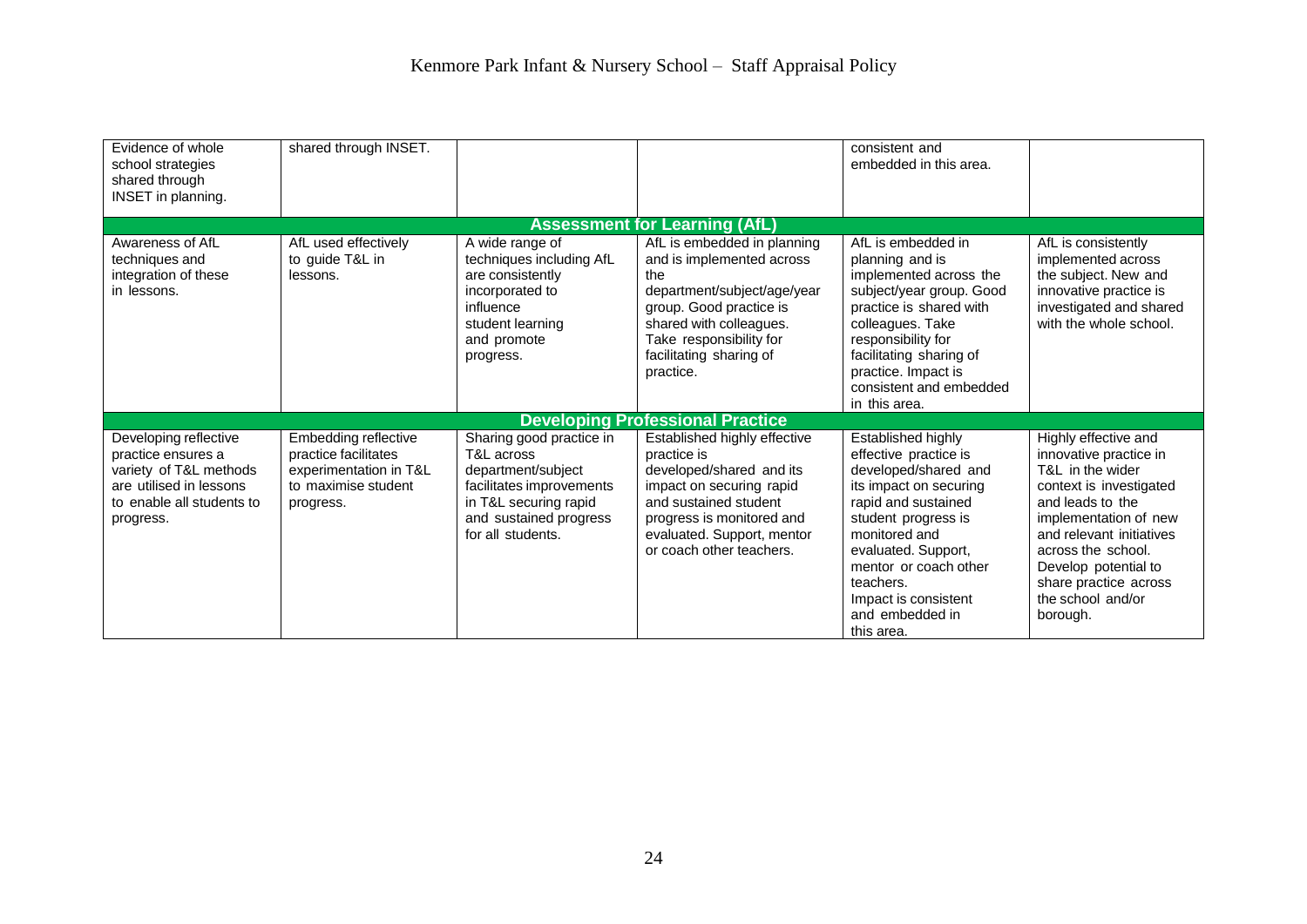| <b>Standard Three</b>                                                                                                                                                                               |                                                                                                                                                                                                     |                                                                                                                                                                                                                                                                                                                            |                                                                                                                                                                                                                                                                                                                                                         |                                                                                                                                                                                                                                                                                                                                                                                                          |                                                                                                                                                                                                                                                                                                     |  |  |  |
|-----------------------------------------------------------------------------------------------------------------------------------------------------------------------------------------------------|-----------------------------------------------------------------------------------------------------------------------------------------------------------------------------------------------------|----------------------------------------------------------------------------------------------------------------------------------------------------------------------------------------------------------------------------------------------------------------------------------------------------------------------------|---------------------------------------------------------------------------------------------------------------------------------------------------------------------------------------------------------------------------------------------------------------------------------------------------------------------------------------------------------|----------------------------------------------------------------------------------------------------------------------------------------------------------------------------------------------------------------------------------------------------------------------------------------------------------------------------------------------------------------------------------------------------------|-----------------------------------------------------------------------------------------------------------------------------------------------------------------------------------------------------------------------------------------------------------------------------------------------------|--|--|--|
|                                                                                                                                                                                                     | Demonstrate good subject and curriculum knowledge:                                                                                                                                                  |                                                                                                                                                                                                                                                                                                                            |                                                                                                                                                                                                                                                                                                                                                         |                                                                                                                                                                                                                                                                                                                                                                                                          |                                                                                                                                                                                                                                                                                                     |  |  |  |
| MS pt 1and 2                                                                                                                                                                                        | MS pt 3 and 4                                                                                                                                                                                       | MS pt 5 and 6                                                                                                                                                                                                                                                                                                              | UPS pt 1                                                                                                                                                                                                                                                                                                                                                | UPS pt 2                                                                                                                                                                                                                                                                                                                                                                                                 | UPS pt 3                                                                                                                                                                                                                                                                                            |  |  |  |
|                                                                                                                                                                                                     |                                                                                                                                                                                                     |                                                                                                                                                                                                                                                                                                                            | <b>Subject Knowledge and Understanding</b>                                                                                                                                                                                                                                                                                                              |                                                                                                                                                                                                                                                                                                                                                                                                          |                                                                                                                                                                                                                                                                                                     |  |  |  |
| Have a good<br>knowledge and<br>understanding of the<br>relevant subject and<br>curriculum area.<br>Plan and deliver<br>structured lessons<br>covering curriculum<br>content.                       | Have a secure<br>knowledge and<br>understanding of the<br>relevant subject and<br>curriculum area.<br>Be more selective<br>about resources and<br>their relevance to<br>students.                   | Have well developed<br>subject knowledge<br>and understanding<br>and contribute to<br>developments in the<br>subject and<br>curriculum area.                                                                                                                                                                               | Have an extensive<br>knowledge and<br>understanding of the<br>subject and curriculum<br>area and related<br>pedagogy.                                                                                                                                                                                                                                   | Have an extensive<br>knowledge and<br>understanding of the<br>subject and curriculum<br>area and related<br>pedagogy.                                                                                                                                                                                                                                                                                    | Lead developments<br>/Contribute to<br>developments in the<br>provision of subject<br>and curriculum<br>training to develop<br>knowledge and<br>expertise across the<br>year group / school.                                                                                                        |  |  |  |
|                                                                                                                                                                                                     |                                                                                                                                                                                                     |                                                                                                                                                                                                                                                                                                                            | <b>Student Engagement</b>                                                                                                                                                                                                                                                                                                                               |                                                                                                                                                                                                                                                                                                                                                                                                          |                                                                                                                                                                                                                                                                                                     |  |  |  |
| Know and understand<br>how to relate subject<br>knowledge to students'<br>experiences.<br>Recognise the impact of<br>& L approaches on<br>student engagement.                                       | Know and understand<br>how to relate subject<br>knowledge to students'<br>experiences.<br>Recognise the impact of T<br>& L approaches on<br>student engagement.                                     | Know and understand<br>how to relate subject<br>knowledge to students'<br>experiences.<br>Recognise the impact of T<br>& L approaches on<br>student engagement.                                                                                                                                                            | Know and understand how<br>to relate subject<br>knowledge to students'<br>experiences.<br>Recognise the impact of T<br>& L approaches on<br>student engagement.                                                                                                                                                                                         | Know and understand how<br>to relate subject<br>knowledge to students'<br>experiences.<br>Recognise the impact of T<br>& L approaches on<br>student engagement.                                                                                                                                                                                                                                          | Know and understand<br>how to relate subject<br>knowledge to students'<br>experiences.<br>Recognise the impact of T<br>& L approaches on<br>student engagement.                                                                                                                                     |  |  |  |
|                                                                                                                                                                                                     |                                                                                                                                                                                                     |                                                                                                                                                                                                                                                                                                                            | <b>Developing a Culture of Enquiry</b>                                                                                                                                                                                                                                                                                                                  |                                                                                                                                                                                                                                                                                                                                                                                                          |                                                                                                                                                                                                                                                                                                     |  |  |  |
| Awareness of the<br>relevance of<br>developments in their<br>subject and curriculum<br>area. Plans groups of<br>lessons and<br>assessments in<br>collaboration and shares<br>ideas with colleagues. | Have a clear<br>understanding of<br>developments in their<br>subject and curriculum<br>area. Plans groups of<br>lessons and<br>assessments in<br>collaboration and shares<br>ideas with colleagues. | Evaluate and share<br>knowledge and<br>understanding of<br>developments in their<br>curriculum area. Plans<br>groups of lessons and<br>assessments in<br>collaboration and<br>shares ideas with<br>colleagues. Leads the<br>development of<br>schemes of work.<br>Actively supports<br>development in<br>curriculum areas. | Active involvement and<br>engagement in enquiry<br>and action research<br>projects and promote the<br>value of scholarship.<br>Plans groups of lessons<br>and assessment in<br>collaboration and shares<br>ideas with colleagues.<br>Leads the development of<br>schemes of work. Actively<br>supports and leads<br>development in curriculum<br>areas. | Active involvement and<br>engagement in enquiry<br>and action research<br>projects and promote the<br>value of scholarship.<br>Plans groups of lessons<br>and assessment in<br>collaboration and shares<br>ideas with colleagues.<br>Leads the development of<br>schemes of work. Actively<br>supports and leads<br>development in curriculum<br>areas. Impact is consistent<br>& embedded in this area. | Actively identify the need<br>for an<br>investigative/enquiry<br>approach to improve<br>T&L. Influence and<br>lead/model best practice<br>of an enquiry based<br>approach. Always take a<br>proactive lead and<br>actively support<br>developments across the<br>school and its cluster<br>schools. |  |  |  |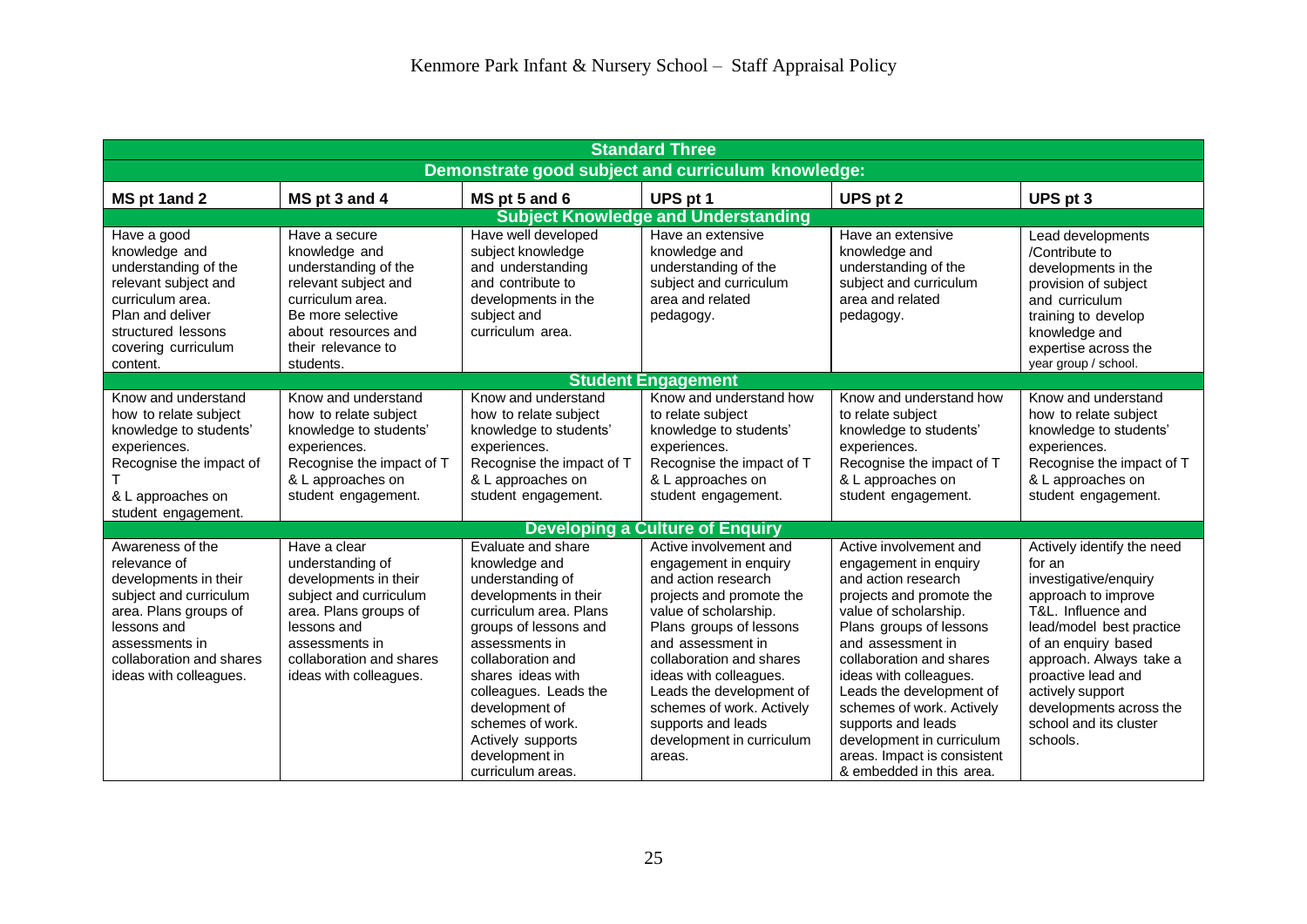|                                                                                                                                                                                                                                                       | Securing high standards of literacy and articulacy                                                                                                                                                                                                                                       |                                                                                                                                                                                                             |                                                                                                                                                                                             |                                                                                                                                                                                                                                                   |                                                                                                                                                                                                                        |  |  |  |
|-------------------------------------------------------------------------------------------------------------------------------------------------------------------------------------------------------------------------------------------------------|------------------------------------------------------------------------------------------------------------------------------------------------------------------------------------------------------------------------------------------------------------------------------------------|-------------------------------------------------------------------------------------------------------------------------------------------------------------------------------------------------------------|---------------------------------------------------------------------------------------------------------------------------------------------------------------------------------------------|---------------------------------------------------------------------------------------------------------------------------------------------------------------------------------------------------------------------------------------------------|------------------------------------------------------------------------------------------------------------------------------------------------------------------------------------------------------------------------|--|--|--|
| Promote high levels of<br>literacy and articulacy In<br>lessons, through the<br>marking of books,<br>correction of errors and<br>accurate SPAG.<br>Understand how<br>systematic synthetic<br>phonics (SSP) supports<br>the development of<br>reading. | Incorporate opportunities<br>in lessons to develop skills<br>in literacy. Consistently,<br>seek out opportunities to<br>highlight good practice<br>and high<br>literacy<br>in.<br>technical<br>levels<br>റf<br>accuracy.<br>Incorporate elements<br>of SSP to support<br>weaker readers. | Develop strategies which<br>embed high standards of<br>literacy in T&L whilst<br>strengthening technical<br>accuracy in SPAG.<br>SSP is embedded in<br>lessons to support the<br>development of<br>reading. | Contribute to the<br>professional development<br>of colleague's in<br>understanding and<br>embedding high<br>standards of literacy in<br>lessons.<br>Contribute to embedding<br>SSP in SOW. | Contribute to the<br>professional development<br>of colleague's in<br>understanding and<br>embedding high<br>standards of literacy in<br>lessons.<br>Contribute to embedding<br>SSP in SOW. Impact is<br>consistent and<br>embedded in this area. | Promote consistency and<br>collaboration across the<br>school in embedding<br>high standards of literacy.<br>Have a secure<br>understanding of SSP<br>and support others in its<br>use.                                |  |  |  |
|                                                                                                                                                                                                                                                       |                                                                                                                                                                                                                                                                                          |                                                                                                                                                                                                             | <b>Developing Professional Practice</b>                                                                                                                                                     |                                                                                                                                                                                                                                                   |                                                                                                                                                                                                                        |  |  |  |
| Developing reflective<br>practice enhances<br>subject knowledge and<br>understanding.<br>Work on tasks<br>delegated by subject<br>leader.                                                                                                             | Embedding<br>reflective practice<br>facilitates<br>deepening of<br>subject knowledge<br>and understanding.<br>Proactive involvement<br>in development of<br>curriculum and SoW,<br>including sharing good<br>practice across the<br>year group.                                          | As reflective<br>practitioners, contribute<br>to the sharing of good<br>practice and dialogue<br>about subject and<br>curriculum knowledge.                                                                 | Established highly<br>effective practice is<br>utilised to enhance and<br>develop subject<br>knowledge across the<br>school.                                                                | Established highly<br>effective practice is<br>utilised to enhance and<br>develop subject<br>knowledge across the<br>school. Impact is<br>consistent and<br>embedded in this area.                                                                | Developments in subject<br>and curriculum<br>knowledge are<br>investigated and utilised<br>to lead/contribute to the<br>implementation of new<br>and relevant initiatives<br>across the school and<br>wider community. |  |  |  |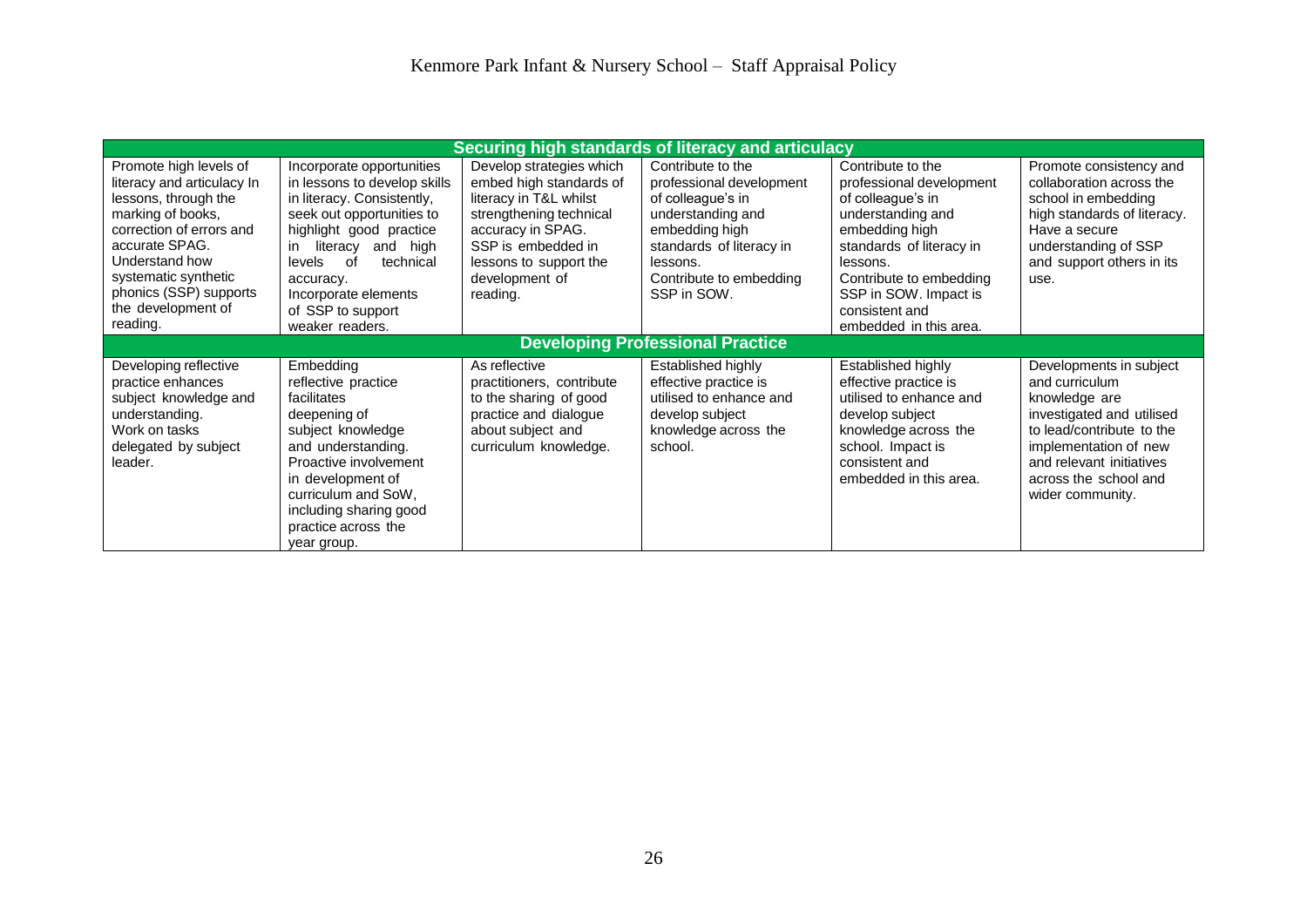| <b>Standard Four</b>                                                                                                                                                    |                                                                                                                                                                                 |                                                                                                                                                                                                                                                                                |                                                                                                                                                                                               |                                                                                                                                                                                                                                                     |                                                                                                                                                                                                                                                                             |  |
|-------------------------------------------------------------------------------------------------------------------------------------------------------------------------|---------------------------------------------------------------------------------------------------------------------------------------------------------------------------------|--------------------------------------------------------------------------------------------------------------------------------------------------------------------------------------------------------------------------------------------------------------------------------|-----------------------------------------------------------------------------------------------------------------------------------------------------------------------------------------------|-----------------------------------------------------------------------------------------------------------------------------------------------------------------------------------------------------------------------------------------------------|-----------------------------------------------------------------------------------------------------------------------------------------------------------------------------------------------------------------------------------------------------------------------------|--|
| Plan and teach well- structured lessons:                                                                                                                                |                                                                                                                                                                                 |                                                                                                                                                                                                                                                                                |                                                                                                                                                                                               |                                                                                                                                                                                                                                                     |                                                                                                                                                                                                                                                                             |  |
| MS pt 1and 2                                                                                                                                                            | MS pt 3 and 4                                                                                                                                                                   | MS pt 5 and 6                                                                                                                                                                                                                                                                  | UPS pt 1                                                                                                                                                                                      | UPS pt 2                                                                                                                                                                                                                                            | UPS pt 3                                                                                                                                                                                                                                                                    |  |
|                                                                                                                                                                         |                                                                                                                                                                                 |                                                                                                                                                                                                                                                                                | <b>Planning and delivery</b>                                                                                                                                                                  |                                                                                                                                                                                                                                                     |                                                                                                                                                                                                                                                                             |  |
| Plan, deliver and<br>reflect on the<br>effectiveness of<br>structured lessons.                                                                                          | Reflect on lesson<br>planning and delivery<br>and be able to modify<br>future lessons in light of<br>this.                                                                      | Individual reflection on<br>planning and delivery<br>contributes to the<br>evaluation and<br>improvement of<br>departmental SOW.<br>Individual staff take<br>responsibility to create<br>and update SOW.<br>Share good practice<br>in the planning and<br>delivery of lessons. | Take responsibility for the<br>evaluation and<br>development of SOW for<br>the subject/curriculum<br>areas. Model highly<br>effective practice in the<br>planning and delivery of<br>lessons. | Take responsibility for the<br>evaluation and<br>development of SOW for<br>the subject/curriculum<br>areas. Model highly<br>effective practice in the<br>planning and delivery of<br>lessons. Impact is<br>consistent and<br>embedded in this area. | Lead initiatives/Contribute<br>to development of new<br>initiatives in the<br>department and subject<br>area which promote<br>effective planning and<br>delivery in the subject and<br>curriculum area. Share<br>good practice across the<br>school and wider<br>community. |  |
|                                                                                                                                                                         |                                                                                                                                                                                 |                                                                                                                                                                                                                                                                                | <b>Student Engagement</b>                                                                                                                                                                     |                                                                                                                                                                                                                                                     |                                                                                                                                                                                                                                                                             |  |
| Students are<br>engaged in learning<br>in lessons.                                                                                                                      | Students are motivated<br>and want to deepen<br>their learning in<br>lessons.                                                                                                   | Students are<br>encouraged to take<br>responsibility for<br>developing intellectual<br>curiosity and initiative<br>in their learning.                                                                                                                                          | Independent learning<br>enables students to be<br>experimental in their<br>learning. Supports others<br>to develop this.                                                                      | Independent learning<br>enables students to be<br>experimental in their<br>learning. Supports others<br>to develop this. Impact is<br>consistent and<br>embedded in this area.                                                                      | Levels of student<br>engagement are evaluated<br>and used to inform the<br>implementation of<br>innovative strategies to<br>motivate and engage<br>students. Expertise is<br>shared with other<br>colleagues.                                                               |  |
|                                                                                                                                                                         |                                                                                                                                                                                 |                                                                                                                                                                                                                                                                                | <b>Curriculum Design</b>                                                                                                                                                                      |                                                                                                                                                                                                                                                     |                                                                                                                                                                                                                                                                             |  |
| Awareness of a<br>variety of<br>approaches in the<br>design and delivery<br>of the curriculum to<br>support student<br>engagement.<br>Contribute to<br>planning of SoW. | Implement and<br>experiment with ideas<br>and strategies in the<br>delivery of the<br>curriculum, including<br>those that are<br>more adventurous<br>in promoting<br>curiosity. | Contribute to the<br>development of exemplar<br>lessons and sharing of<br>best practice. Meetings<br>records will show<br>evidence of the<br>quality and extent of<br>this contribution                                                                                        | Reflect and evaluate the<br>effectiveness of the<br>curriculum delivery model<br>for the<br>department/subject.                                                                               | Reflect and evaluate the<br>effectiveness of the<br>curriculum delivery model<br>for the<br>department/subject.<br>Impact is consistent<br>and embedded in this<br>area.                                                                            | Lead on/Support delivery<br>of an aspect of CPD for the<br>whole school as directed<br>by the HT, reflecting<br>KPIN's SDP.                                                                                                                                                 |  |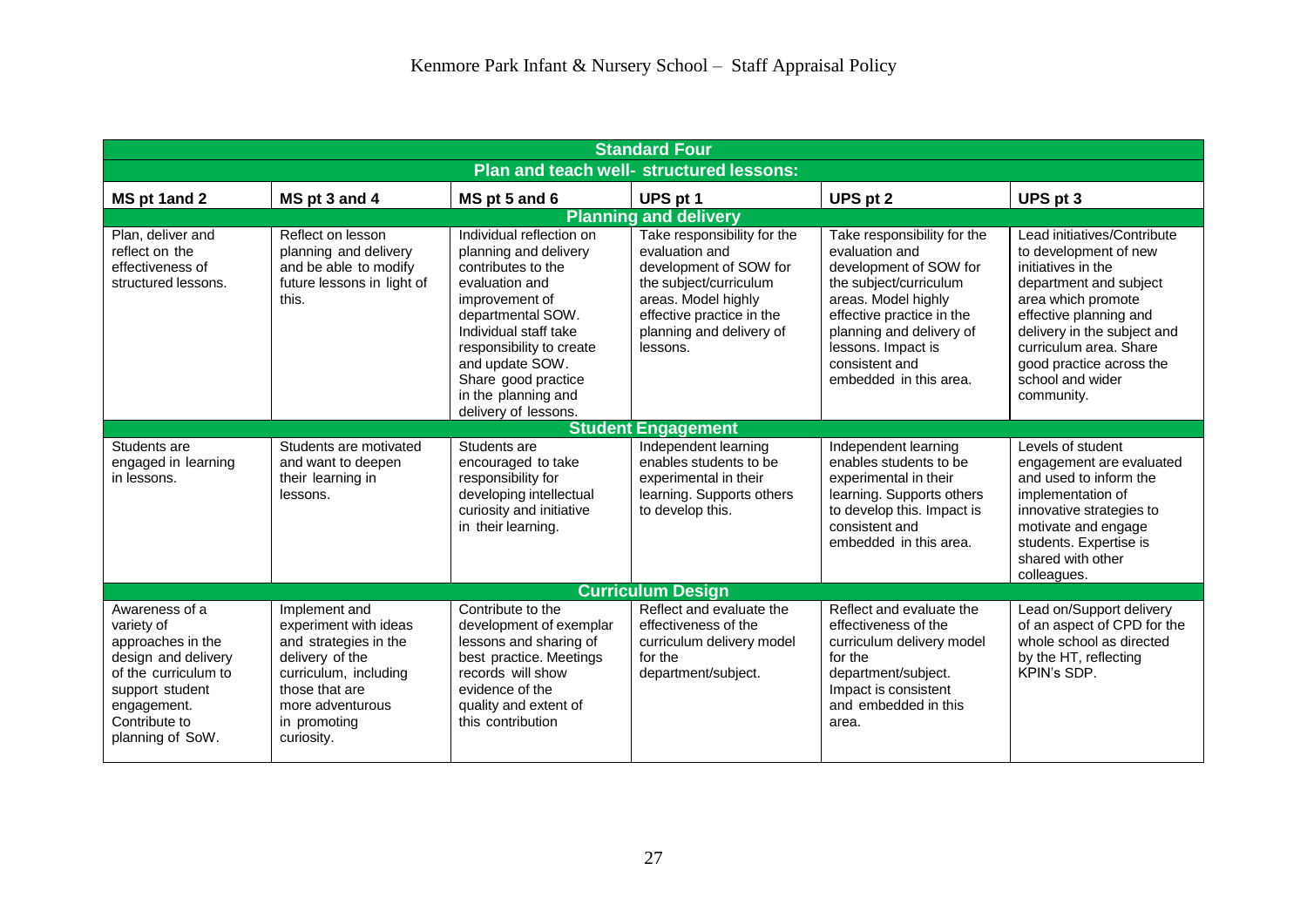| <b>Developing Professional Practice</b>                                                                                                          |                                                                                                    |                                                                                                                                                   |                                                                                                                                                                                   |                                                                                                                                                                                                                                |                                                                                                                                                                                                                        |  |
|--------------------------------------------------------------------------------------------------------------------------------------------------|----------------------------------------------------------------------------------------------------|---------------------------------------------------------------------------------------------------------------------------------------------------|-----------------------------------------------------------------------------------------------------------------------------------------------------------------------------------|--------------------------------------------------------------------------------------------------------------------------------------------------------------------------------------------------------------------------------|------------------------------------------------------------------------------------------------------------------------------------------------------------------------------------------------------------------------|--|
| Developing reflective<br>practice ensures<br>effective planning<br>and delivery.                                                                 | Embedding<br>reflective practice<br>facilitates<br>experimentation in<br>planning and<br>delivery. | Sharing good practice in<br>planning and delivery<br>across<br>department/subject<br>facilitates improvements<br>in student engagement.           | Established highly<br>effective practice in<br>planning and delivery is<br>shared across year group<br>/ school and its impact on<br>student engagement is<br>monitored.          | Established highly<br>effective practice in<br>planning and delivery is<br>shared across year group<br>/ school and its impact on<br>student engagement is<br>monitored. Impact is<br>consistent and<br>embedded in this area. | Developments in highly<br>effective and innovative<br>practice in models of<br>planning and delivery are<br>investigated and lead to<br>the implementation of<br>new and relevant<br>initiatives across the<br>school. |  |
|                                                                                                                                                  |                                                                                                    |                                                                                                                                                   | <b>Standard Five</b>                                                                                                                                                              |                                                                                                                                                                                                                                |                                                                                                                                                                                                                        |  |
|                                                                                                                                                  |                                                                                                    |                                                                                                                                                   | Adapt teaching to respond to the strengths and needs of all students.                                                                                                             |                                                                                                                                                                                                                                |                                                                                                                                                                                                                        |  |
| <b>MS pt 1and 2</b>                                                                                                                              | MS pt 3 and 4                                                                                      | MS pt 5 and 6                                                                                                                                     | UPS pt 1                                                                                                                                                                          | <b>UPS pt 2</b>                                                                                                                                                                                                                | <b>UPS</b> pt 3                                                                                                                                                                                                        |  |
|                                                                                                                                                  |                                                                                                    |                                                                                                                                                   | <b>Key Groups</b>                                                                                                                                                                 |                                                                                                                                                                                                                                |                                                                                                                                                                                                                        |  |
| Awareness of the<br>range of key groups of<br>students and their<br>individual needs.<br>Implementation of<br>strategies to support<br>students. | Understand and<br>implement a range of<br>strategies to<br>effectively support<br>key groups.      | Develop a range of<br>strategies to support<br>key groups achieving<br>their targets. Support<br>colleagues through<br>coaching and<br>mentoring. | Develop highly effective<br>strategies for supporting<br>key groups. Implement a<br>range of intervention<br>strategies across the<br>department/subject.                         | Develop highly effective<br>strategies for supporting<br>key groups. Implement a<br>range of intervention<br>strategies across the<br>department/subject.<br>Impact is consistent and<br>embedded in this area.                | Investigate latest thinking<br>and develop innovative<br>strategies to support key<br>groups across year group.                                                                                                        |  |
|                                                                                                                                                  |                                                                                                    |                                                                                                                                                   | <b>Use of Data</b>                                                                                                                                                                |                                                                                                                                                                                                                                |                                                                                                                                                                                                                        |  |
| Use data to<br>understand the<br>starting points of all<br>students and be<br>aware of National<br>and school<br>expectations.                   | Use data effectively to<br>track and monitor<br>progress of key groups<br>in classes.              | Interrogate data to<br>identify issues for key<br>groups and implement<br>appropriate intervention<br>across the year group<br>and their subject. | Comprehensive<br>interrogation of data and<br>subsequent interventions<br>ensures that all groups of<br>students progress and<br>achieve their targets.<br><b>Differentiation</b> | Comprehensive<br>interrogation of data and<br>subsequent interventions<br>ensures that all groups of<br>students' progress and<br>achieve their targets.<br>Impact is consistent and<br>embedded in this area.                 | Analysis and evaluation of<br>data leads to a range of<br>interventions at student/<br>teacher/year group/ school<br>level to secure rapid and<br>sustained progress for all.                                          |  |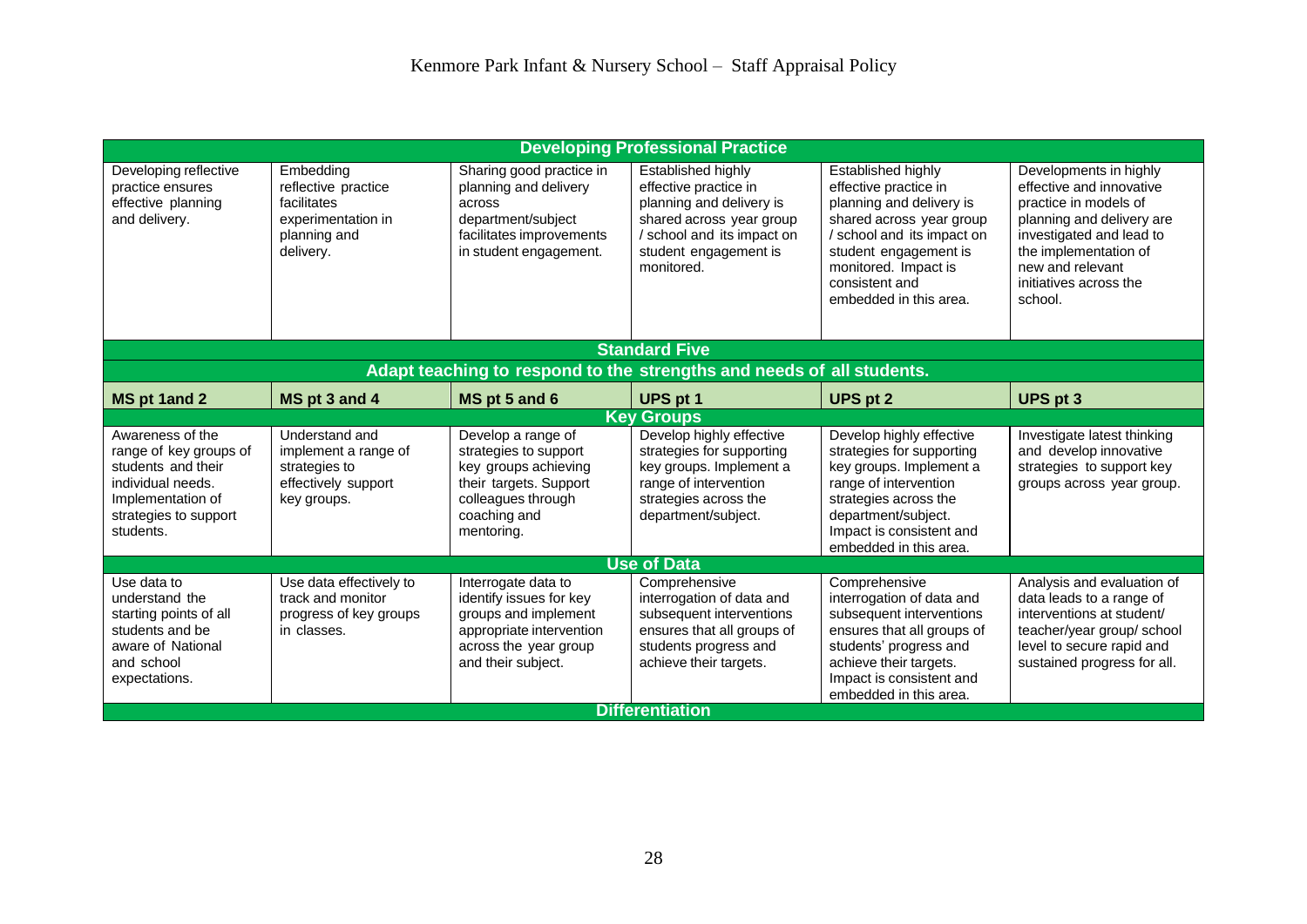| Utilise a range of<br>strategies to<br>differentiate T&L to<br>meet the needs of all<br>groups.                                                                      | Consistent and highly<br>effective differentiation<br>ensures that all key<br>groups are able to<br>access the learning<br>opportunities and make<br>good progress. Clear<br>understanding of a<br>range of needs, and<br>know how to address<br>the impact on planning<br>and progress. | Evaluate the<br>effectiveness of<br>differentiation and other<br>strategies used to<br>support key groups and<br>individual students.<br>Share good practice<br>across the year group<br>and their subject. | Monitor and track<br>progress of key groups<br>across<br>department/subject.<br>Active involvement in the<br>development of resources<br>to support others.                                                        | Monitor and track<br>progress of key groups<br>across<br>department/subject.<br>Active involvement in the<br>development of resources<br>to support others. Impact<br>is consistent and<br>embedded in this area.                                                            | Monitor and track progress<br>of key groups across year<br>group/ school. Lead/<br>Support the development<br>of CPD and other<br>initiatives to support the<br>provision for key groups.                                            |
|----------------------------------------------------------------------------------------------------------------------------------------------------------------------|------------------------------------------------------------------------------------------------------------------------------------------------------------------------------------------------------------------------------------------------------------------------------------------|-------------------------------------------------------------------------------------------------------------------------------------------------------------------------------------------------------------|--------------------------------------------------------------------------------------------------------------------------------------------------------------------------------------------------------------------|------------------------------------------------------------------------------------------------------------------------------------------------------------------------------------------------------------------------------------------------------------------------------|--------------------------------------------------------------------------------------------------------------------------------------------------------------------------------------------------------------------------------------|
|                                                                                                                                                                      |                                                                                                                                                                                                                                                                                          |                                                                                                                                                                                                             | <b>SMSC</b>                                                                                                                                                                                                        |                                                                                                                                                                                                                                                                              |                                                                                                                                                                                                                                      |
| Be aware of<br>opportunities to<br>develop students<br>understanding and<br>appreciation of SMSC.                                                                    | Have a more developed<br>understanding of SMSC<br>and be able to<br>incorporate<br>opportunities for the<br>development of skills in<br>lessons.                                                                                                                                         | Experiment with a range<br>of opportunities to<br>support the<br>development of SMSC<br>skills. Share good<br>practice across the<br>department/subject.                                                    | Evaluate the effectiveness<br>of SMSC development<br>opportunities across the<br>department/subject.<br>Implement a range of<br>opportunities to secure<br>the development of<br><b>SMSC skills</b>                | Evaluate the effectiveness<br>of SMSC development<br>opportunities across the<br>year group.<br>Implement a range of<br>opportunities to secure<br>the development of SMSC<br>skills. Impact is consistent<br>and embedded in this<br>area.                                  | Lead on/Contribute to<br>developing innovative<br>opportunities to support<br>the development of SMSC<br>across the school and that<br>will provide challenge and<br>stimulation. Support the<br>development of<br>colleagues.       |
|                                                                                                                                                                      |                                                                                                                                                                                                                                                                                          |                                                                                                                                                                                                             | <b>Developing Professional Practice</b>                                                                                                                                                                            |                                                                                                                                                                                                                                                                              |                                                                                                                                                                                                                                      |
| Developing reflective<br>practice ensures<br>effective and<br>consistent support for<br>key groups. Successful<br>completion of NQT<br>training where<br>applicable. | Embedding reflective<br>practice facilitates the<br>development of a<br>range of strategies to<br>support key groups.                                                                                                                                                                    | Sharing good practice<br>in the planning and<br>implementation of<br>strategies to support<br>key groups across<br>department/subject<br>facilitates good or<br>highly effective support<br>for all.        | Implementation and<br>impact of strategies across<br>year group/ school to<br>support key groups is<br>monitored and evaluated<br>to determine impact on<br>securing highly effective<br>support/progress for all. | Implementation and<br>impact of strategies<br>across year group /<br>school to support key<br>groups is monitored and<br>evaluated to determine<br>impact on securing highly<br>effective<br>support/progress for all.<br>Impact is consistent and<br>embedded in this area. | Innovative and highly<br>effective practice in<br>strategies to support the<br>learning and progress of<br>key groups is investigated<br>and leads to the<br>implementation of new and<br>relevant initiatives across<br>the school. |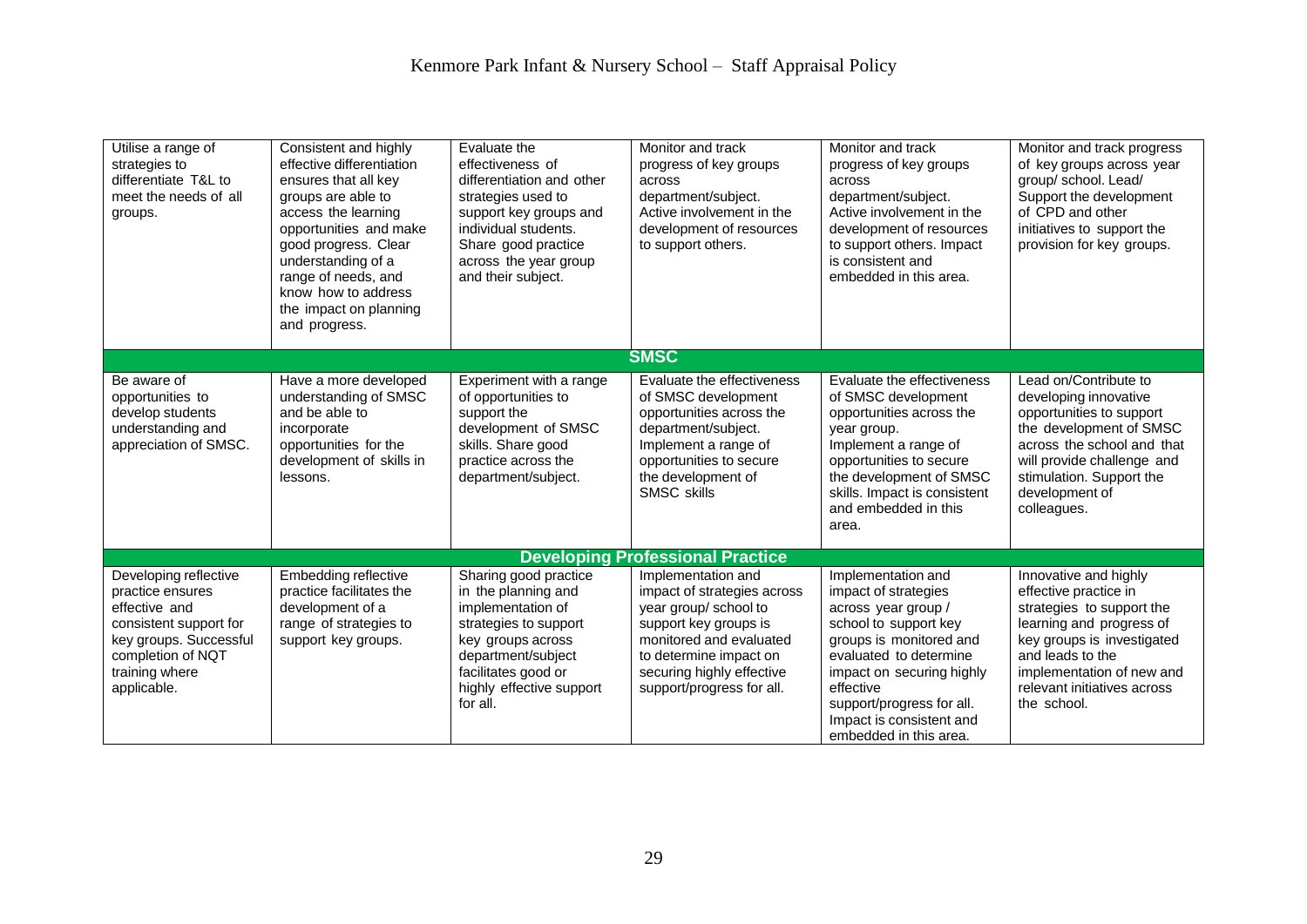| <b>Standard Six</b>                                                                                                                                                                                                                                                                                                                                                                                                                  |                                                                                                                                                                                                                                                                                                                                                                                                                                                                                                                                                                                                                                                                                                                                                                                                                                                                                                                                                                                                                                                                                                                                                                                                                                                                                                               |               |          |                 |                 |  |  |
|--------------------------------------------------------------------------------------------------------------------------------------------------------------------------------------------------------------------------------------------------------------------------------------------------------------------------------------------------------------------------------------------------------------------------------------|---------------------------------------------------------------------------------------------------------------------------------------------------------------------------------------------------------------------------------------------------------------------------------------------------------------------------------------------------------------------------------------------------------------------------------------------------------------------------------------------------------------------------------------------------------------------------------------------------------------------------------------------------------------------------------------------------------------------------------------------------------------------------------------------------------------------------------------------------------------------------------------------------------------------------------------------------------------------------------------------------------------------------------------------------------------------------------------------------------------------------------------------------------------------------------------------------------------------------------------------------------------------------------------------------------------|---------------|----------|-----------------|-----------------|--|--|
| Make accurate and productive use of assessment                                                                                                                                                                                                                                                                                                                                                                                       |                                                                                                                                                                                                                                                                                                                                                                                                                                                                                                                                                                                                                                                                                                                                                                                                                                                                                                                                                                                                                                                                                                                                                                                                                                                                                                               |               |          |                 |                 |  |  |
| know and understand how to assess the relevant subject and curriculum areas, including statutory assessment requirements<br>$\bullet$<br>make use of formative and summative assessment to secure students' progress<br>use relevant data to monitor progress, set targets and plan subsequent lessons<br>give students regular feedback, both orally and through accurate marking and encourage students to respond to the feedback |                                                                                                                                                                                                                                                                                                                                                                                                                                                                                                                                                                                                                                                                                                                                                                                                                                                                                                                                                                                                                                                                                                                                                                                                                                                                                                               |               |          |                 |                 |  |  |
| MS pt 1and 2                                                                                                                                                                                                                                                                                                                                                                                                                         | MS pt 3 and 4                                                                                                                                                                                                                                                                                                                                                                                                                                                                                                                                                                                                                                                                                                                                                                                                                                                                                                                                                                                                                                                                                                                                                                                                                                                                                                 | MS pt 5 and 6 | UPS pt 1 | <b>UPS pt 2</b> | <b>UPS pt 3</b> |  |  |
| $\bullet$<br>$\bullet$<br>$\bullet$<br>$\bullet$<br>$\bullet$<br>assessment<br>$\bullet$<br>$\bullet$<br>Produce accurate and timely reports as required<br>$\bullet$                                                                                                                                                                                                                                                                | The expectations of all staff at KPIN's regardless of career stage is to meet this standard in the following ways:<br>Ensure that all students, regardless of their starting points make rapid and sustained progress<br>Effectively monitor the progress of students in lessons<br>Utilise data to inform planning and delivery<br>Provide challenge, pace and support to encourage students to achieve at the highest level<br>Create a culture of aspiration in all students<br>Use a range of assessment techniques to secure rapid and sustained progress and good or highly effective achievement for all students<br>The role of staff in achieving this is to:<br>Utilise data effectively to inform planning, delivery and assessment<br>Provide a range of assessment opportunities which are inclusive and differentiated<br>Utilise a range of questioning and discussion techniques which promote learning and progress for all<br>Use a range of formative and summative assessment techniques which promote independence and encourage active participation in<br>Encourage peer assessment and review in lessons<br>Provide regular feedback both orally and in writing<br>Ensure that all students understand how to improve their work and have the opportunity to do so to secure progress |               |          |                 |                 |  |  |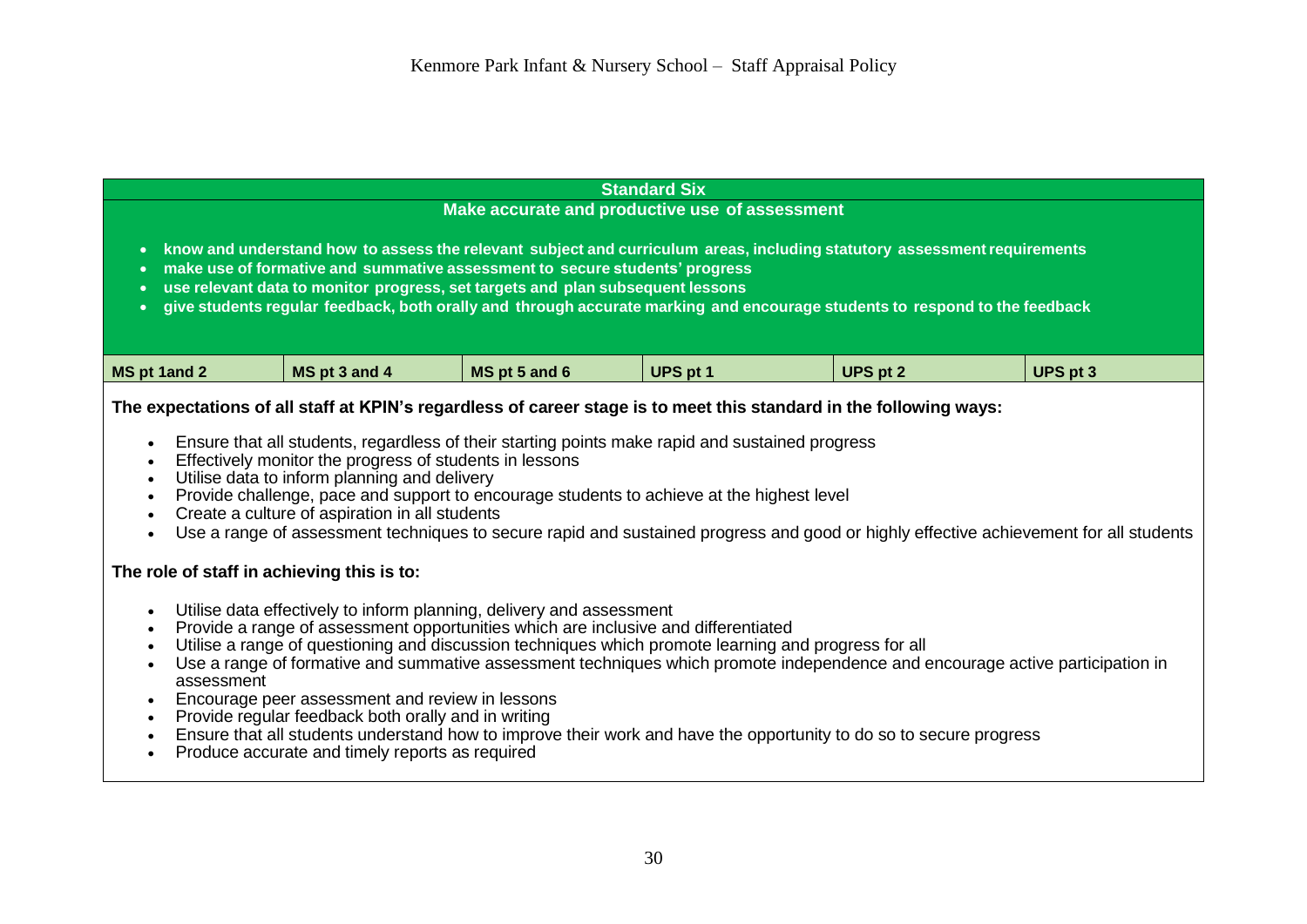# **KPINS will support staff in achieving this through the provision of:**

- Regular and comprehensive benchmark, progress and target setting data
- Observation and feedback which is supportive and developmental
- Work scrutiny and feedback on marking and assessment, the level of challenge and the impact of feedback on students' progress and work completion

Relevant and targeted CPD opportunities at individual, year group and school level according to KPIN's SDP and PM outcomes.

| <b>Standard Seven</b>                                                                                                                                                                                                                                                               |                                                                                                                                                                                                                                                                                                                                                              |                                                                                                                                                                                                                                           |                                                                                                                                                                                                                              |                                                                                                                                                                                                                                                                                    |                                                                                                                                                                                                                                                                                                              |  |  |
|-------------------------------------------------------------------------------------------------------------------------------------------------------------------------------------------------------------------------------------------------------------------------------------|--------------------------------------------------------------------------------------------------------------------------------------------------------------------------------------------------------------------------------------------------------------------------------------------------------------------------------------------------------------|-------------------------------------------------------------------------------------------------------------------------------------------------------------------------------------------------------------------------------------------|------------------------------------------------------------------------------------------------------------------------------------------------------------------------------------------------------------------------------|------------------------------------------------------------------------------------------------------------------------------------------------------------------------------------------------------------------------------------------------------------------------------------|--------------------------------------------------------------------------------------------------------------------------------------------------------------------------------------------------------------------------------------------------------------------------------------------------------------|--|--|
| Manage behaviour effectively to ensure a safe learning environment.                                                                                                                                                                                                                 |                                                                                                                                                                                                                                                                                                                                                              |                                                                                                                                                                                                                                           |                                                                                                                                                                                                                              |                                                                                                                                                                                                                                                                                    |                                                                                                                                                                                                                                                                                                              |  |  |
| MS pt 1and 2                                                                                                                                                                                                                                                                        | Act as a role model promoting consistently high expectations of behaviour in a professional and courteous manner at all times                                                                                                                                                                                                                                |                                                                                                                                                                                                                                           |                                                                                                                                                                                                                              |                                                                                                                                                                                                                                                                                    |                                                                                                                                                                                                                                                                                                              |  |  |
|                                                                                                                                                                                                                                                                                     | MS pt 3 and 4                                                                                                                                                                                                                                                                                                                                                | MS pt 5 and 6                                                                                                                                                                                                                             | UPS pt 1<br><b>Behaviour Management Strategies</b>                                                                                                                                                                           | UPS pt 2                                                                                                                                                                                                                                                                           | UPS pt 3                                                                                                                                                                                                                                                                                                     |  |  |
| Know, understand<br>and apply KPIN's<br>behaviour<br>management policy.<br>Implement strategies to<br>manage behaviour of<br>students in your groups.<br>Accesses support<br>through KPIN's<br>behaviour management<br>system when required<br>to develop professional<br>practice. | Develop and implement<br>a broad range of<br>personal behaviour<br>management strategies<br>which promote good<br>and highly effective<br>behaviour in and out of<br>the classroom,<br>consistent with KPIN's<br>policy. Accesses<br>support through the<br>school's behaviour<br>management system<br>when required to<br>develop professional<br>practice. | Anticipate and plan for<br>potential behaviour<br>management<br>scenarios. Provide<br>guidance and support<br>for colleagues in<br>developing strategies to<br>manage behaviour in<br>line with KPIN's<br>behaviour management<br>system. | Have an extensive<br>knowledge and<br>(understanding) and<br>proven ability to apply a<br>range of strategies to<br>manage behaviour. Be<br>able to tailor them to<br>specific needs and<br>develop the skills in<br>others. | Have an extensive<br>knowledge and<br>(understanding) and<br>proven ability to apply a<br>range of strategies to<br>manage behaviour. Be<br>able to tailor them to<br>specific needs and<br>develop the skills in<br>others. Impact is<br>consistent and<br>embedded in this area. | Support others in the drive<br>to secure good and highly<br>effective behaviour in<br>classes and across the<br>school.<br>Act as a coach and mentor<br>to staff who need support<br>and development in this<br>area. Contribute to the<br>delivery of training at<br>departmental or whole<br>school level. |  |  |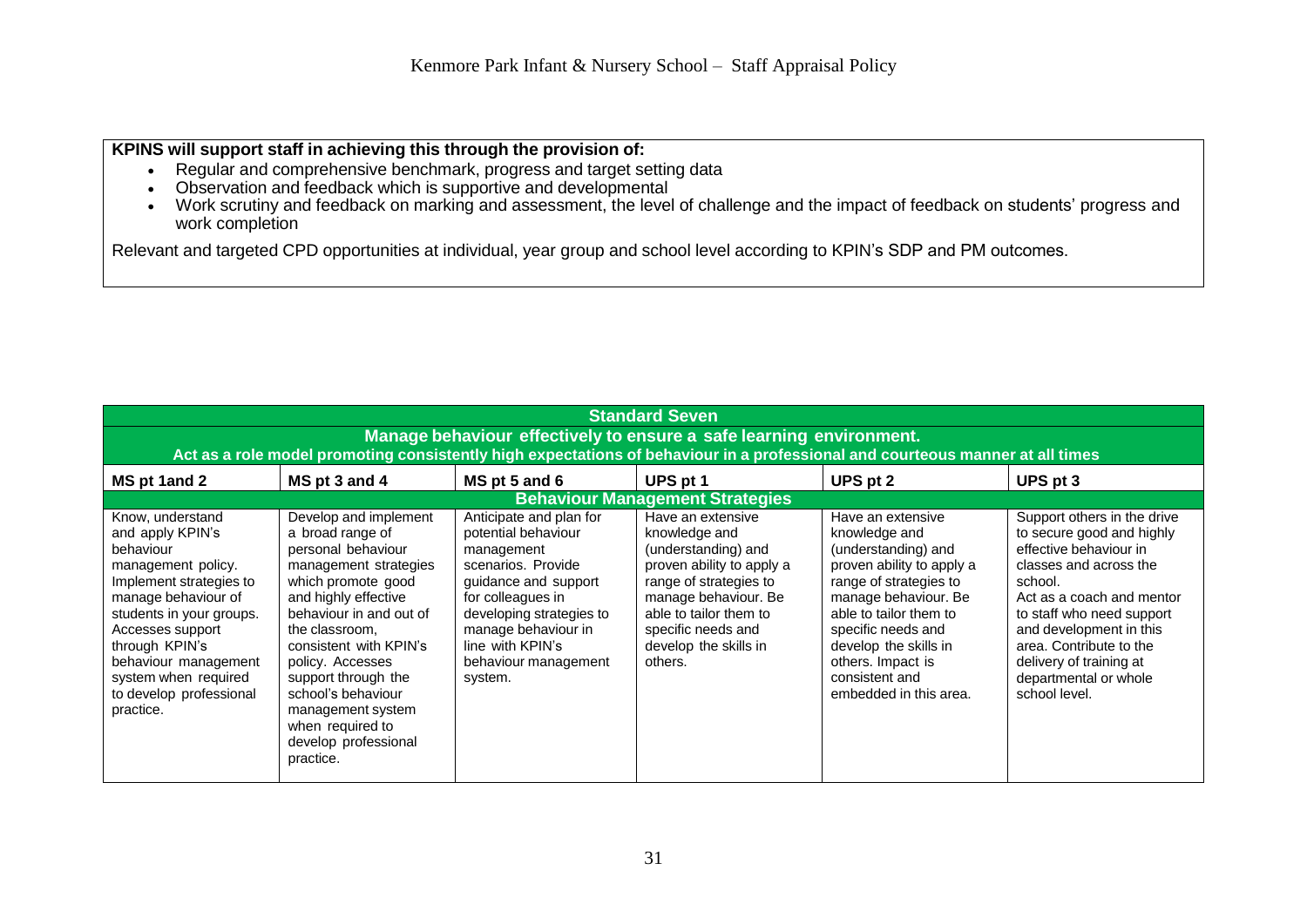| <b>Behaviour to support learning</b>                                                                                                  |                                                                                                                                                                                                               |                                                                                                                                                                                                                          |                                                                                                                                                                                                       |                                                                                                                                                                                                                                                                    |                                                                                                                                                                                                                                           |
|---------------------------------------------------------------------------------------------------------------------------------------|---------------------------------------------------------------------------------------------------------------------------------------------------------------------------------------------------------------|--------------------------------------------------------------------------------------------------------------------------------------------------------------------------------------------------------------------------|-------------------------------------------------------------------------------------------------------------------------------------------------------------------------------------------------------|--------------------------------------------------------------------------------------------------------------------------------------------------------------------------------------------------------------------------------------------------------------------|-------------------------------------------------------------------------------------------------------------------------------------------------------------------------------------------------------------------------------------------|
| Establish and maintain<br>consistent high<br>expectations of<br>behaviour which<br>promote effective<br>learning in the<br>classroom. | Promote an ethos in<br>the classroom which<br>motivates students<br>and makes the link<br>between good<br>behaviour and<br>effective learning.                                                                | Implement a range of<br>strategies which<br>encourage students to<br>take individual<br>responsibility for their<br>behaviour, learning<br>and progress.                                                                 | Be a presence and take<br>responsibility for<br>enforcing high<br>expectations of behaviour<br>within the classroom and<br>throughout the school.                                                     | Be a presence and take<br>responsibility for<br>enforcing high<br>expectations of behaviour<br>within the classroom and<br>throughout the school.<br>Impact is consistent and<br>embedded in this area.                                                            | Take a leading role in<br>taking decisive and<br>effective actions in<br>promoting high<br>expectations of behaviour<br>within the classroom and<br>throughout the school.                                                                |
|                                                                                                                                       |                                                                                                                                                                                                               |                                                                                                                                                                                                                          | <b>Creating Positive Relationships</b>                                                                                                                                                                |                                                                                                                                                                                                                                                                    |                                                                                                                                                                                                                                           |
| Create a classroom<br>environment which<br>promotes positive<br>relationships. Use<br>praise and sanctions<br>consistently.           | Establish a rapport with<br>all students and<br>implement a range of<br>strategies which<br>promotes good<br>behaviour and effective<br>learning.                                                             | Positive relationships<br>are embedded and an<br>in- depth knowledge of<br>students and their<br>needs enables all<br>students to participate<br>effectively in learning.                                                | Support colleagues in<br>encouraging the creation<br>of positive relationships,<br>effective behaviour<br>management strategies<br>to enable effective<br>learning.                                   | Support colleagues in<br>encouraging the creation<br>of positive relationships,<br>effective behaviour<br>management strategies<br>to enable effective<br>learning. Impact is<br>consistent and<br>embedded in this area.                                          | Act as a role model in<br>strategies which<br>encourage positive<br>relationships and a climate<br>for learning throughout the<br>school.                                                                                                 |
|                                                                                                                                       |                                                                                                                                                                                                               |                                                                                                                                                                                                                          | <b>Developing Professional Practice</b>                                                                                                                                                               |                                                                                                                                                                                                                                                                    |                                                                                                                                                                                                                                           |
| Developing<br>reflective practice<br>ensures<br>increasingly<br>effective<br>management of<br>behaviour in class.                     | Embedding reflective<br>practice facilitates<br>highly effective<br>behaviour<br>management<br>strategies<br>and developing<br>confidence enabling<br>experimentation in a<br>range of different<br>contexts. | Sharing good practice<br>in the implementation<br>of a range of<br>behaviour<br>management<br>strategies<br>across<br>department/subject<br>facilitates consistency<br>and promotes effective<br>behaviour for learning. | Established highly<br>effective practice in<br>behaviour management<br>is shared across<br>Year group / school and<br>its impact on students'<br>attitudes to learning is<br>monitored and evaluated. | Established highly<br>effective practice in<br>behaviour management<br>is shared across<br>The year group / school<br>and its impact on<br>students' attitudes to<br>learning is monitored<br>and evaluated. Impact is<br>consistent and<br>embedded in this area. | Highly effective and<br>innovative practice in<br>behaviour management<br>strategies which promote<br>effective learning is<br>investigate and leads to<br>the implementation of<br>new and relevant<br>initiatives across the<br>school. |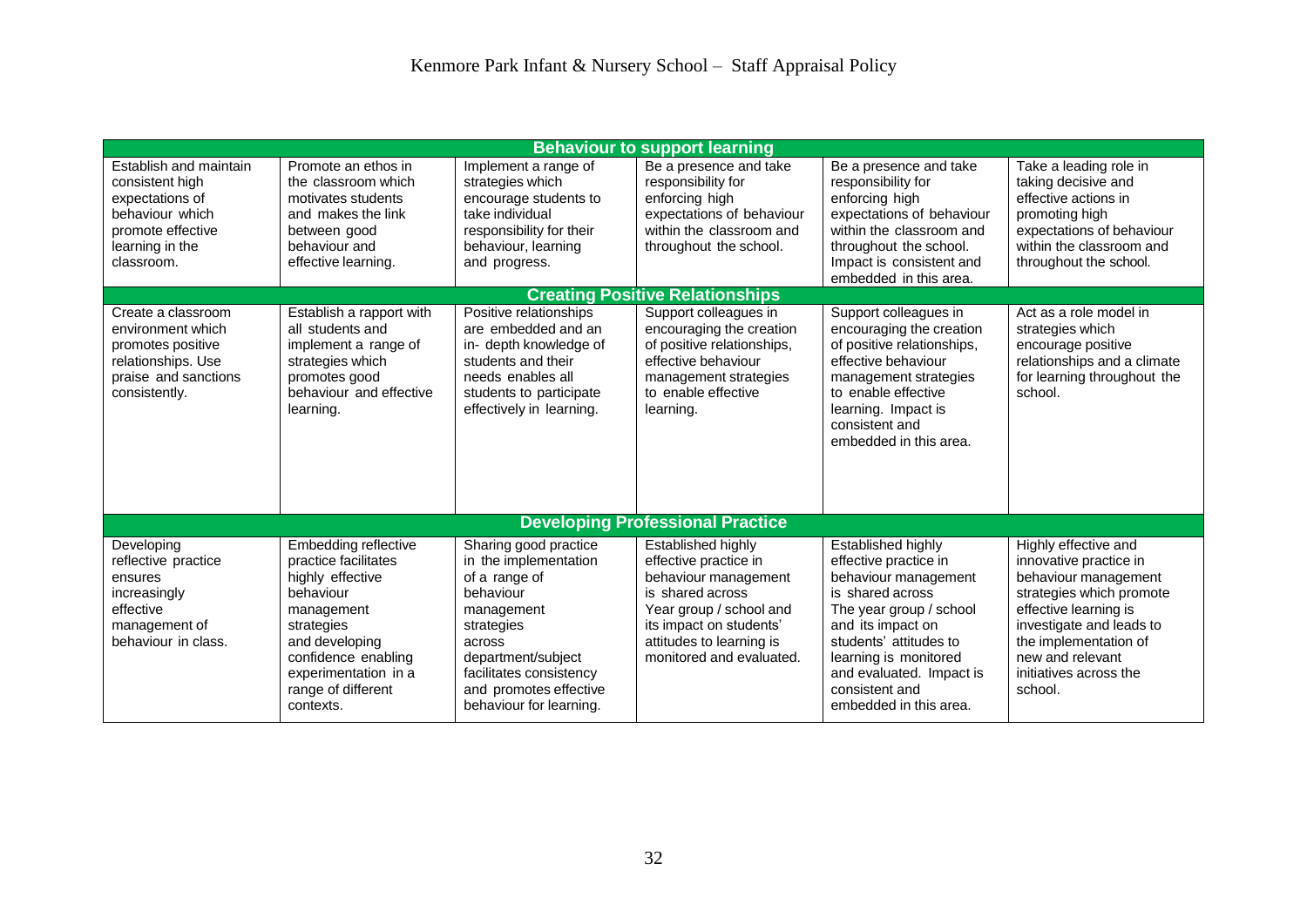| <b>Standard Eight</b>                                                                                                                                                                                                                                                                                                                                 |                                                                                                                                                                                                                                                                                                                                                                           |                                                                                                                                                                                                |                                                                                                                                                                                                                                                                                                                                                                                                                                                                                     |                                                                                                                                                                                                                                                                                                                                                                                                                                                                                                                                                  |                                                                                                                                                                                                                                                                                                                                                                                                   |
|-------------------------------------------------------------------------------------------------------------------------------------------------------------------------------------------------------------------------------------------------------------------------------------------------------------------------------------------------------|---------------------------------------------------------------------------------------------------------------------------------------------------------------------------------------------------------------------------------------------------------------------------------------------------------------------------------------------------------------------------|------------------------------------------------------------------------------------------------------------------------------------------------------------------------------------------------|-------------------------------------------------------------------------------------------------------------------------------------------------------------------------------------------------------------------------------------------------------------------------------------------------------------------------------------------------------------------------------------------------------------------------------------------------------------------------------------|--------------------------------------------------------------------------------------------------------------------------------------------------------------------------------------------------------------------------------------------------------------------------------------------------------------------------------------------------------------------------------------------------------------------------------------------------------------------------------------------------------------------------------------------------|---------------------------------------------------------------------------------------------------------------------------------------------------------------------------------------------------------------------------------------------------------------------------------------------------------------------------------------------------------------------------------------------------|
| <b>Fulfil wider professional responsibilities:</b>                                                                                                                                                                                                                                                                                                    |                                                                                                                                                                                                                                                                                                                                                                           |                                                                                                                                                                                                |                                                                                                                                                                                                                                                                                                                                                                                                                                                                                     |                                                                                                                                                                                                                                                                                                                                                                                                                                                                                                                                                  |                                                                                                                                                                                                                                                                                                                                                                                                   |
| MS pt 1and 2                                                                                                                                                                                                                                                                                                                                          | MS pt 3 and 4                                                                                                                                                                                                                                                                                                                                                             | MS pt 5 and 6                                                                                                                                                                                  | UPS pt 1                                                                                                                                                                                                                                                                                                                                                                                                                                                                            | UPS pt 2                                                                                                                                                                                                                                                                                                                                                                                                                                                                                                                                         | UPS pt 3                                                                                                                                                                                                                                                                                                                                                                                          |
|                                                                                                                                                                                                                                                                                                                                                       |                                                                                                                                                                                                                                                                                                                                                                           |                                                                                                                                                                                                | <b>Wider School Life</b>                                                                                                                                                                                                                                                                                                                                                                                                                                                            |                                                                                                                                                                                                                                                                                                                                                                                                                                                                                                                                                  |                                                                                                                                                                                                                                                                                                                                                                                                   |
| Undertake the role<br>of a teacher and<br>shadow an<br>experienced<br>teacher.<br>Participate in class<br>trips and extra-<br>curricular activities.<br>Contribute to the<br>delivery of an<br>assembly.<br>Understand the high<br>performance culture of<br>KPIN's and support<br>the ethos by being<br>involved in events and<br>wider initiatives. | Contribute<br>effectively<br>as a teacher and as a<br>member of the Year<br>Group.<br>Contribute to the<br>delivery of an<br>assembly.<br>Understand the high<br>performance culture of<br>KPIN's and play a<br>proactive role in it and<br>support the ethos by<br>being involved in events<br>and wider initiatives.<br>Participate in extra-<br>curricular activities. | Act as a role model to<br>other members of staff<br>as a year group leader.<br>Lead/participate in<br>extracurricular<br>activities<br>e.g. clubs. Organise<br>extra-curricular<br>activities. | Act as a lead professional<br>in pastoral work or<br>subject lead, for example.<br>Develop good working<br>relationships with outside<br>agencies to support this.<br>Support the work of other<br>staff in managing<br>challenging behaviour<br>and under- performance.<br>Encourage student<br>participation in activities<br>at local and national level.<br>Takes part in events and<br>wider initiatives to enrich<br>and improve provision<br>and outcomes for all<br>pupils. | Act as a lead professional<br>in pastoral work and<br>subject lead, for<br>example. Develop good<br>working relationships with<br>outside agencies to<br>support this. Support the<br>work of other staff in<br>managing challenging<br>behaviour and under-<br>performance.<br>Encourage student<br>participation in activities<br>at local and national level.<br>Takes part in events and<br>wider initiatives to enrich<br>and improve provision<br>and outcomes for all<br>pupils.<br>Impact is consistent<br>and embedded in this<br>area. | Have presence around the<br>school and act as a lead<br>professional in supporting<br>all aspects of wider school<br>life, upholding the<br>principles and ethos at all<br>times.<br>Takes an active role in<br>mentoring, building and<br>supporting our cluster<br>schools. Takes part in<br>events and wider<br>initiatives to enrich and<br>improve provision and<br>outcomes for all pupils. |
|                                                                                                                                                                                                                                                                                                                                                       |                                                                                                                                                                                                                                                                                                                                                                           |                                                                                                                                                                                                | <b>Collaboration and Team Work</b>                                                                                                                                                                                                                                                                                                                                                                                                                                                  |                                                                                                                                                                                                                                                                                                                                                                                                                                                                                                                                                  |                                                                                                                                                                                                                                                                                                                                                                                                   |
| Participate effectively<br>as a member of a<br>team. Where<br>appropriate, utilise<br>support staff effectively.                                                                                                                                                                                                                                      | Undertake a subject<br>group responsibility.<br>Participate in a<br>whole school<br>initiative.                                                                                                                                                                                                                                                                           | Lead a subject<br>contribute to the<br>development of a<br>whole school initiative.                                                                                                            | Lead on an aspect across<br>the whole school - linked<br>to your subject or the SDP.<br>Seek opportunities to<br>collaborate with other<br>professionals beyond the<br>school, with its cluster or<br>families of schools.                                                                                                                                                                                                                                                          | Lead on an aspect across<br>the whole school - linked<br>to your subject or the SDP.<br>Seek opportunities to<br>collaborate with other<br>professionals beyond the<br>school, with its cluster or<br>families of schools Impact<br>is consistent and<br>embedded in this area.                                                                                                                                                                                                                                                                  | Instigate opportunities to<br>collaborate with<br>colleagues across the<br>cluster, families of school<br>and the borough.<br>Lead/model, innovate and<br>share best practice<br>resulting from such<br>collaboration.                                                                                                                                                                            |
|                                                                                                                                                                                                                                                                                                                                                       |                                                                                                                                                                                                                                                                                                                                                                           |                                                                                                                                                                                                | <b>Support the Development of Others</b>                                                                                                                                                                                                                                                                                                                                                                                                                                            |                                                                                                                                                                                                                                                                                                                                                                                                                                                                                                                                                  |                                                                                                                                                                                                                                                                                                                                                                                                   |